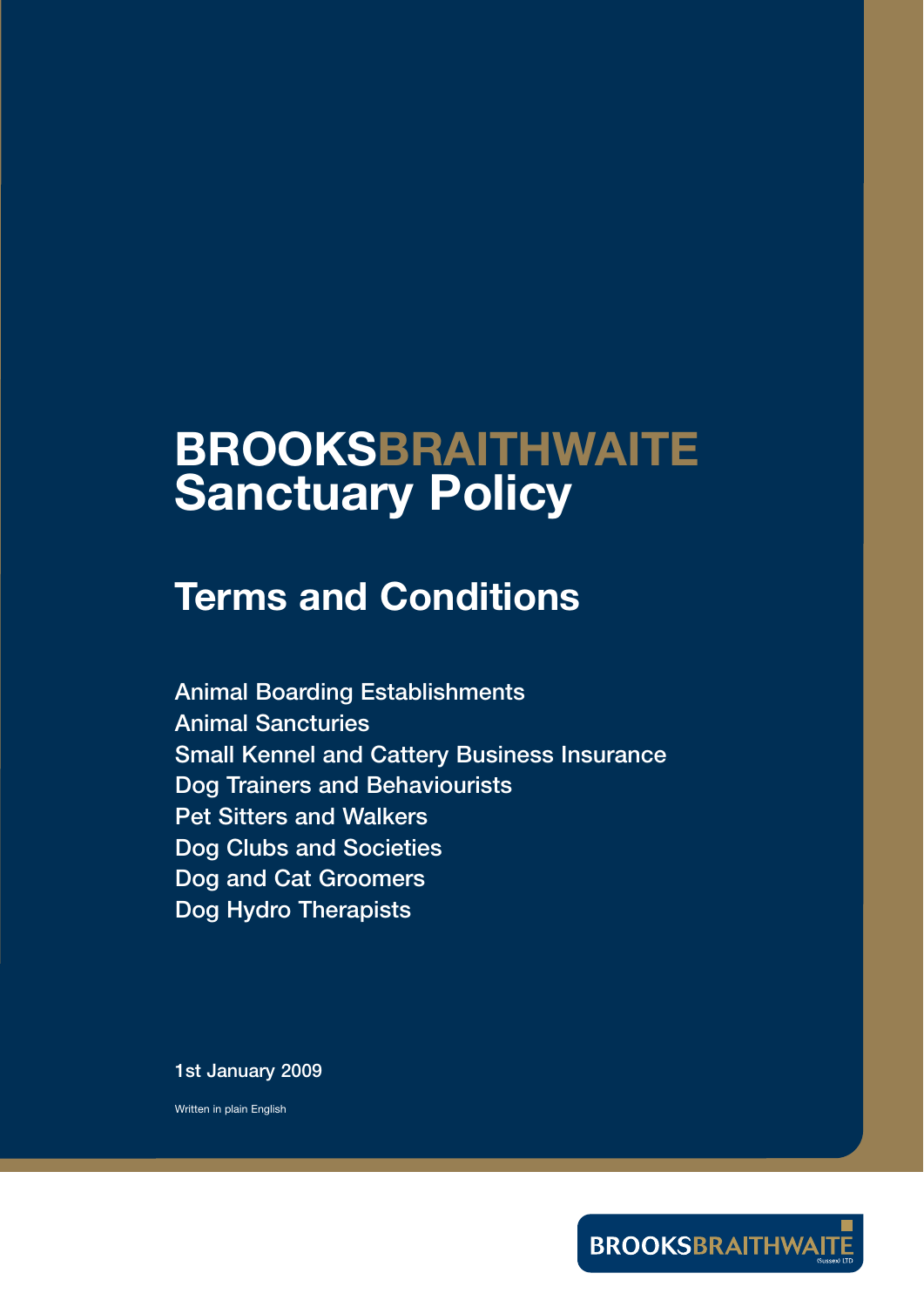#### **Introduction**

**Thank you for choosing Brooks Braithwaite (Sussex) Ltd. Sections 1 to 6 of Sanctuary policies are underwritten by Great Lakes Reinsurance (UK) PLC; Sections 7 & 8 are underwritten by International Insurance Company of Hannover Limited; Section 9 is underwritten by Allianz Insurance plc (Animal Health Division)**

Your Sanctuary Policy is made up of several parts which must be read together as they form your contract. Please take time to read all parts of the Policy to make sure they meet your needs and that you understand the terms, exclusions and conditions. If you wish to change anything or if there is anything you do not understand, please let the Scheme Administrator, Brooks Braithwaite (Sussex) Ltd know – adjustments are easily made and we will be pleased to help. The parts of the Policy are:

- the Proposal Form that you have completed and/or the information that you or your representative have provided over the telephone or via the internet
- this Introduction; the Insuring Clause; the Policy Definitions; the Policy Conditions and Policy Exclusions, all of which apply to all Sections of the Policy unless stated otherwise
- the Sections of cover available, including the Section Conditions and Special Conditions which apply to the Section
- the Schedule of Insurance, which confirms the Sections of cover that are insured and which includes any additional clauses applied to the Policy
- the security requirements.

#### **Any Section stated to be 'not insured' in the Schedule of Insurance shall be inoperative.**

Any word or expression in the Policy which has a specific meaning has the same meaning wherever it appears in the Policy.

International Insurance Company of Hannover Limited, Great Lakes Reinsurance (UK) PLC and Allianz Insurance plc contribute to the Financial Services Compensation Scheme (FSCS). You may be entitled to compensation from the FSCS if the Insurers are unable to meet their liabilities. For compulsory insurance (i.e. Employers' Liability) you may be entitled to compensation up to 100% of the claim. For all other types of insurance you may be entitled to compensation of up to £2,000 for the first part of the claim and 90% of the remainder of the claim. Further information about the compensation scheme arrangements is available from the FSCS.

We strive to provide a first-class service. However, if you are in any way dissatisfied, contact the Scheme Administrator, Brooks Braithwaite (Sussex) Ltd.

| <b>Contents</b><br><b>Insuring Clause</b><br><b>Policy Definitions</b><br><b>Policy Conditions</b><br><b>Policy Cancellation</b><br><b>Policy Exclusions</b><br><b>Claims Handling</b><br><b>Complaints Procedure</b> |                                                                                                                                                                                                                                                          | $\overline{c}$<br>$\overline{2}$<br>3<br>15<br>15 |
|-----------------------------------------------------------------------------------------------------------------------------------------------------------------------------------------------------------------------|----------------------------------------------------------------------------------------------------------------------------------------------------------------------------------------------------------------------------------------------------------|---------------------------------------------------|
| <b>The Cover Provided</b>                                                                                                                                                                                             |                                                                                                                                                                                                                                                          |                                                   |
| <b>SECTION 1</b><br><b>SECTION 2</b><br><b>SECTION 3</b><br><b>SECTION 4</b><br><b>SECTION 5</b><br><b>SECTION 6</b><br><b>SECTION 7</b><br><b>SECTION 8</b><br><b>SECTION 9</b>                                      | Property Damage<br><b>Business Interruption</b><br>Monev<br>Own Goods in Transit<br>Specified All Risks<br>Frozen Foods<br>Employer's Liability<br>Public and/or Products Liability and/or Professional Indemnity<br>Care Custody and Control of Animals | 4<br>6<br>8<br>9<br>9<br>10<br>10<br>11<br>13     |

#### **Insuring Clause**

The Proposal Form and any information supplied by or on behalf of the Insured forms the basis of this contract between the Insured and the Insurer.

In consideration of payment of the premium the Insurer(s) will indemnify or otherwise compensate the Insured against loss, destruction, damage, injury or liability (as described in and subject to the terms, conditions, limits and exclusions of this Policy or any Section of it) occurring or arising in connection with the Business during the Period of Insurance or any subsequent period for which the Insurer(s) agrees to accept a renewal premium.

### **Policy Definitions**

The following definitions apply to this Policy (unless amended by Section Definitions) and are denoted by a capital first letter throughout this Policy.

**Building(s) -** shall mean the buildings outbuildings annexes conveniences extensions and substations at the Premises and shall include

- brick or concrete block walls, gates and metal fences attached to and forming part of the commercial premises and/or animal housing and/or animal exercise areas, but not forming part of any perimeter or boundary fence to the property
- tenants' improvements, landlord's fixtures and fittings, walls, gates and fences
- and in so far as they are not otherwise insured and for which the Insured is responsible
	- fixed glass and sanitaryware small outside buildings, including staff residential portacabins, office storage,
	- annexes, gangways, conveniences and other small structures extensions communicating with the buildings
	- roads, car parks, yards, paved areas, pavements and footpaths
	- security cameras and lights
	- fixed fuel oil tanks and fixed diesel tanks, piping, ducting, cables, wires and

associated control gears and accessories and extending to the public mains

**Business -** business or activity as described in the Schedule of Insurance. **Contents -** machinery, plant and all other contents belonging to the Insured or held by the Insured in trust and for which the Insured is responsible (other than landlord's fixtures and fittings, Stock and other Property specifically described in the Schedule of Insurance) whilst

- in or on the Buildings, including
- alterations and decorations
- fixed glass and sanitaryware
- contents in the open yards
- deeds, documents, manuscripts and business books, but only for the cost of the materials and clerical labour expended in reproducing such records
- computer systems records, but only for the cost of the materials and of clerical labour and computer time expended in reproducing such records, for an amount not exceeding £2,500 in total
- patterns, models, moulds, plans or designs and in so far as they are not otherwise insured
- employees', directors' and visitors' personal effects of every description (other than own animals or motor vehicles), for an amount not exceeding £500 for any one person. **Damage/Damaged -** loss or destruction of or damage

**Excess -** first part of each and every claim, for which the Insured is responsible, specified in the Schedule of Insurance.

**Insured -** the insured business or individual named and shown in the Schedule of Insurance and may be also referred to as You and Your

**Insurer(s) - Sections 1-6** Great Lakes Reinsurance (UK) PLC; **Sections 7&8** International Insurance Company of Hanover Limited; **Section 9** Allianz Insurance plc (Animal Health Division)

**Money -** cash, bank and currency notes, credit cards, telephone cards, cheques, crossed bankers drafts, postal orders, luncheon vouchers, current postage stamps, trading stamps, , Holiday with Pay stamps, National Savings stamps, National Savings certificates, Premium Bonds, credit sales vouchers or receipts, VAT purchase invoices, unexpired units in franking machines, gift tokens and consumer redemption vouchers belonging to the Insured or for which the Insured are responsible.

**Period of Insurance -** period from the effective date to the renewal date as shown in the Schedule of Insurance.

**Policy -** document as described in the Introduction

**Premises -** address as stated in the Schedule of Insurance and as may be more fully described in the Schedule of Insurance or any specific Policy document or endorsement thereon.

**Property/Property Insured -** Buildings, Contents, Stock and other items shown and/or described in the Schedule of Insurance.

The Insurer agrees to accept the heading under which any Property or other item has been entered in the books of the Insured.

**Schedule of Insurance -** part of this Policy that details information forming the basis of the contract including any special conditions or exclusions or Excess payable which may be applicable to the policy and so forming the basis of this contract and that shows the Sections of this Policy which are operative

**Section/Sections - parts of this Policy that detail the insurance cover provided by this Policy Scheme Administrator -** Brooks Braithwaite (Sussex) Ltd, 4 Bridge Road Business Park, Bridge Road, Haywards Heath, West Sussex, RH16 1TX Telephone 0845 0710543

**Stock - all stock and materials in trade belonging to the Insured or held by the Insured in** trust and for which the Insured is responsible, whilst in the Buildings

**Sum Insured -** maximum amount the Insurer will nay for each item insured under any Section

**Total Sum Insured -** total amount payable by the Insurer under any Section **Unoccupied -** any Building or part of any Building which is empty or not in use by the Insured or any tenant of the Insured for more than thirty (30) consecutive days, however any building which is not in use , but forming part of the greater overall property at the Insured's address, shall for the purposes of this definition deemed to be occupied.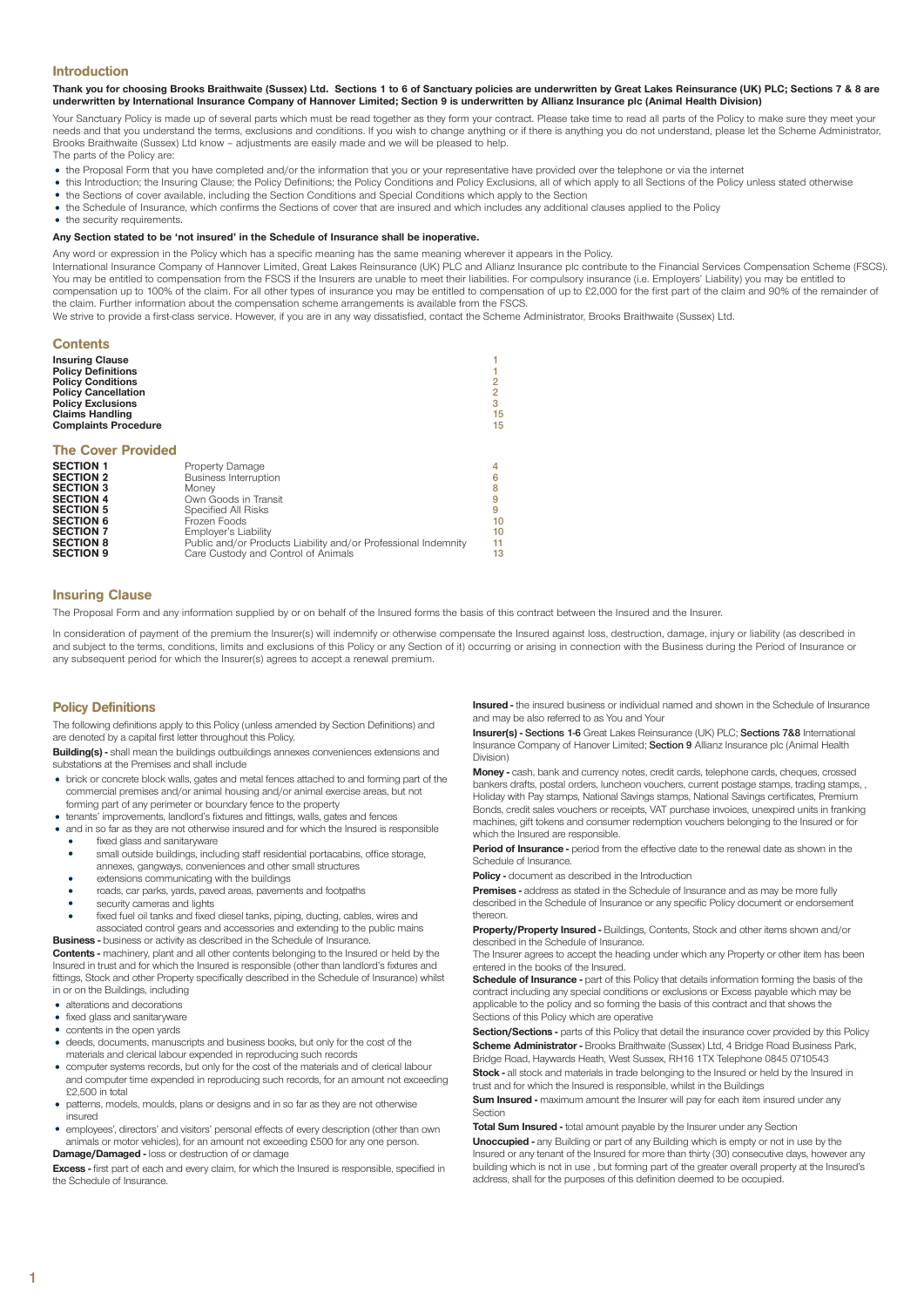#### **Policy Conditions**

#### **Applicable to the Policy unless stated to the contrary under the conditions in the Sections**

#### **1 Conditions Precedent to Liability**

Every condition stated as a condition precedent that applies to this Policy (whether a Policy, Section or special condition) shall apply from the time the condition attaches and continue to be in force during the whole currency of this Policy. Failure to comply with any such condition precedent shall be a bar to any claim.

#### **2 Policy Voidable**

This Policy shall be voidable in the event of misrepresentation, misdescription, non-disclosure of any material particular or non-payment of the annual premium.

#### **3 Reasonable Precautions**

- The Insured shall take all reasonable care
	- **a** to prevent accidents and any injury or Damage **b** to observe and comply with statutory or local authority laws, obligations and
	- requirements **c** in the selection and supervision of employees
	- **d** to maintain the Buildings, Contents and everything used in the Business in efficient and safe working order
	- **e** to make good or remedy any defect or danger which becomes apparent and take such additional precautions as the circumstances may require.

#### **4 Claims - Action by the Insured**

The Insured shall in the event of any injury, Damage or any other loss as result of which a claim is or may be made under this Policy or any Section of it, and again upon receipt by the Insured in writing of any notice of any claim or legal proceeding,

- **a** notify the Insurer within thirty (30) days (within seven (7) days in the case of Damage or any other loss by riot, civil commotion, strikers, locked-out workers, persons taking part in labour disturbances, malicious persons or theft) or such further time as the Insurer may allow
- **b** notify the Insurer immediately upon being advised of any prosecution, inquest or enquiry connected with any injury, Damage or any other loss which may form the subject of a claim under this Policy
- **c** notify the police as soon as it becomes evident that any Damage has been caused by theft or malicious persons
- **d** pass immediately to the Insurer and unacknowledged, any letter of claim
- **e** carry out and permit to be taken any action which may be reasonably practicable to prevent further Damage or loss
- **f** retain unaltered and unrepaired anything in any way connected with the injury, Damage or any other loss for as long as the Insurer may reasonably require
- **g** furnish with all reasonable dispatch at the Insured's expense
- **i** such further particulars and information as the Insurer may reasonably require **ii** if required, a statutory declaration of the truth of the claim **iii** details of any other insurances covering the subject matter of the claim under this
- Policy and any matters connected with it **h** make available at the Insured's expense any documents required by the Insurer with
- regard to any letter of claim **i** not pay or offer to agree to pay any money or make any admission of liability without
- the previous consent of the Insurer **j** allow the Insurer in the name of and on behalf of the Insured to take over and, during such periods as the Insurer thinks proper, to have the absolute conduct and control of all negotiations and proceedings which may arise in respect of any claim and the settlement thereof and co-operate fully with the Insurer for that purpose.

No claim under this Policy shall be payable unless the terms of this Policy Condition have been complied with and any payment on account of a claim already made shall be repaid to the Insurer.

#### **5 Claims - The Rights of the Insurer**

In respect of Damage for which a claim is made, the Insurer and any person authorized by the Insurer may without incurring any liability or diminishing any of the Insurer's rights in respect of the cover under this Policy, enter premises where such Damage has occurred, and take possession of or require to be delivered to the Insurer any Property insured, and to deal with such Property for all reasonable purposes and in any reasonable manner.

No Property may be abandoned to the Insurer, whether taken possession of by the Insurer or not.

The Insurer will not pay for any claim unless the terms of this Policy Condition have been complied with.

#### **6 Policy Cancellation - The Rights of the Insured**

The Insured has the right to cancel the insurance policy within 14 days of receiving the policy documentation and receive a full refund of any Premium paid, provided that there have been no claims either paid, reported or outstanding. For the purposes of this cancellation clause, it will be deemed that the Insured has received the policy document upon the day following the date it was posted to the Insured by first class post.

If You do cancel your insurance within the initial 14 day period, then no cover will have been in place from the proposed date of inception of the insurance and no liability whatsoever shall attach to the Insurers in respect of the Policy.

If You do not exercise Your right of cancellation within the initial 14 day period, Your insurance cover will automatically come into force from Your originally requested inception date. You are then liable to pay the full annual Premium although We may have agreed to collect this by monthly direct debit payment.

Following the expiry of the initial 14 day period, Your insurance may be cancelled at any time at Your written request. You will be liable for the payment of Premium for the time that Your insurance has been in force plus the period to the end of the calendar month in which it is cancelled. In the event of cancellation where there has been a claim under Your insurance, You will be liable to pay the full annual Premium.

**To cancel Your insurance in accordance with the above, You must contact Brooks Braithwaite (Sussex) Limited, 4 Bridge Road Business Park, Bridge Road, Haywards Heath, West Sussex, RH16 1TX, United Kingdom. Telephone 0845 071 0543, e-mail: admin@brooksbraithwaite.com**

### **Cancellation - The Rights of the Insurer**

The Insurers' may cancel this Policy by giving the Insured fourteen (14) days notice in writing sent to their last known address. The Insured will be entitled to a proportionate return of the premium in respect of the unexpired Period of Insurance. The amount of premium to be refunded under this condition will be reduced by all unpaid premiums or unpaid premium direct debit instalments due.

#### **Instalment premium**

If You pay the yearly premium in instalments and You miss an instalment, You must pay the outstanding amount within ten days of the date the instalment was due to be paid. If the Scheme Administrator does not receive Your payment within ten days (10) of the date the premium became due, the Scheme Administrator will write to You cancelling Your insurance. N.B. an additional administration charge may be made for any direct debit collection which requires representation.

In the event of cancellation the Insured must return to the Insurer the current Certificate(s) of Employers and/or Public Liability Insurance.

#### **7 Fraud**

If the Insured or anyone acting on behalf of the Insured makes any false or fraudulent claim or supports a claim by false or fraudulent document, device or statement, or if any injury loss or damage is caused by the willful act or connivance of the Insured this Policy shall be void and the Insured will forfeit all rights under the Policy. In such circumstances, the Insurer retains the right to keep the premium and to recover any sums paid by way of benefit under the Policy.

#### **8 Subrogation**

Any claimant under this Policy shall, at the Insurer's request and expense, take or permit to be taken all necessary steps for enforcing rights against any other party in the name of the Insured, before or after the Insurer makes any payment.

The Insurer agrees to waiver any such rights to which the Insurer might become entitled by subrogation against any company standing in relation of parent to subsidiary (or subsidiary to parent) to the Insured or against any company which is a subsidiary of a parent company of which the Insured are themselves a subsidiary, in each case within the meaning of the Companies Act or Companies (Northern Ireland) Order current at the time of the Damage.

#### **9 Arbitration**

If any difference arises as to the amount to be paid under this Policy (liability being otherwise admitted by the Insurer), such difference shall be referred to an arbitrator to be appointed by the Insured and the Insurer in accordance with statutory provisions.

Where any difference is referred to arbitration in accordance with this condition, the making of an award shall be a condition precedent to any right of action against the Insurer.

### **10 Law Applicable to Contract**

- Unless agreed otherwise by the Insurer: **a** the language of the Policy and all communications relating to it will be English; and,
- **b** all aspects of the Policy including negotiation and performance are subject to English law and the decisions of English courts.

#### **11 Rights of Parties**

A person or company who was not a party to this Policy has no right under the Contracts (Rights of Third Parties) Act 1999 or any subsequent legislation to enforce any term of this Policy but this does not affect any right or remedy of a third party which exists or is available apart from such Act.

#### **12 Non Invalidation**

This Policy shall not be invalidated by

- **a** any act or omission or by any alteration unknown to or beyond the control of the Insured by which the risk of damage is increased, provided that the Insured shall give notice to the Insurer (and pay an additional premium if required) immediately they become aware of such act, omission or alteration
- **b** workmen on the Premises carrying out repairs, general maintenance work or minor structural or other alterations.

#### **13 Discharge of Liability**

The Insurer may absolve itself from any further liability in connection with any occurrence or all occurrences of a series consequent on or attributable to one source or original cause by the payment of the specified limit of liability in respect thereof (after deducting there from any sums already paid) or by the payment of any balance of any maximum limit of liability for any one Period of Insurance whichever is the less, together with the amount of any costs and expenses to the date of such payment.

#### **14 Protections**

The Insured must

- **a** ensure that all security protections in force at the Premises at the inception of this Policy or subsequently as stipulated by or agreed by the Insurer shall be in full operation securing the Premises whenever the Premises are closed for business or Unoccupied
- **b** remove all keys including duplicate keys relative to the security of the Business from the Premises except from any part of the Premises within which the Insured or an authorized key holder resides when the Premises are closed for business or Unoccupied.

#### **15 Fire Precautions**

- In respect of fire extinguishing appliances within the Premises the Insured must
- **a** inspect the appliances in accordance with the manufacturer/installers instructions for the purpose of ascertaining that they are in all respects maintained in proper working order
- **b** maintain during the currency of this Policy a maintenance contract providing for an annual inspection with an installer or supplier of approved equipment
- **c** ensure that all fire break doors and shutters are kept closed except during working hours and are maintained in efficient working order and to remedy promptly any defect whether disclosed by such inspection(s) or otherwise.

#### **16 Alarm Condition**

For the purposes of this condition the following definitions apply:

'Intruder Alarm Installation' shall include all the component parts of the alarm and include the devices used to transmit or receive signals

'Key holder' shall mean the Insured or any person or key holding company authorized by the Insured who

- **1** is available at all times to
- **i** accept notification of faults or alarm signals relating to the Intruder Alarm Installation<br> **ii** attend and allow access to the Premises attend and allow access to the Premise
- **2** has been fully trained in the operation of the Intruder Alarm Installation including but not limited to the setting/unsetting of the installation.

'Responsible Person' shall mean a person authorized by the Insured to be responsible for the security of the Premises

It is a condition precedent that where the Buildings or part of the Buildings are protected by an Intruder Alarm Installation

- **a** such Intruder Alarm Installation
	- **i** must not be altered or amended in any way unless such amendment or alteration has been approved in writing by the Insurer
	- **ii** must be maintained under contract with the installers or as otherwise approved in writing by the Insurer
- **b** all keys to the Intruder Alarm Installation must be removed from the Premises when the Premises are unattended
- **c** the Insured must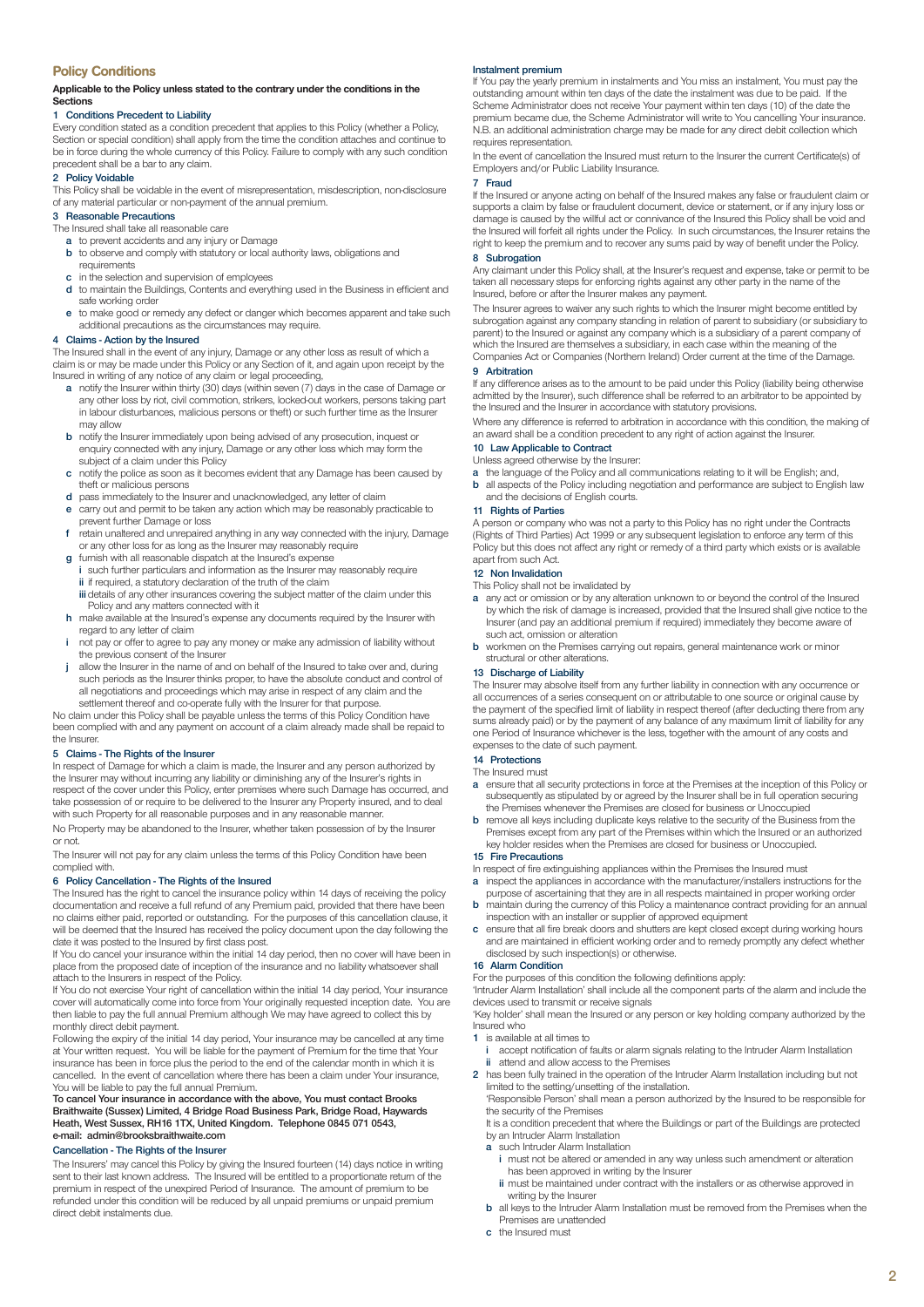- **i** maintain the secrecy of codes for the operation of the Intruder Alarm Installation and no details of such codes shall be left at the Premises when the Premises are unattended
- **ii** immediately notify the Insurer upon receipt of any communication giving notice that the level of response to the Intruder Alarm Installation has been or will be reduced **iii** appoint at least two (2) Key holders and lodge written details (which must be kept up
- to date) with the alarm company and the alarm receiving centre **d** in the event of notification of
	- **i** any alarm fault
	- **ii** activation of the Intruder Alarm Installation
	- **iii** interruption of the means to transmit or receive signals to or from the Intruder Alarm Installation during any period that the Intruder Alarm Installation is set
- **e** a Key holder must attend the Premises as soon as possible the Premises must not be left without at least one Responsible Person in attendance without the agreement of the Insurer
	- **i** unless the Intruder Alarm Installation is set in its entirety and with the means to transmit or receive signals (including the signaling path or paths) in full and effective operation
	- **ii** where the police have withdrawn their response to an alarm activation

### **17 Unoccupied Buildings**

It is a condition precedent in respect of any Unoccupied Buildings that

- **a** mains services shall be switched off and the water system drained unless
- **i** electricity is needed to maintain any fire or intruder alarm system in operation **ii** mains services are needed to maintain any sprinkler system(s) in full working order. In these circumstances heating must be maintained at a minimum temperature of five (5) degrees Centigrade.
- **b** the Buildings shall be inspected thoroughly both internally and externally at least weekly by the Insured or employees of the Insured and **i** a record maintained of such inspections
	-
	- **ii** all defects in security and maintenance are rectified immediately
- **c** accumulations of combustible materials shall be removed during inspection<br>**d** the Buildings shall be secured against unlawful entry including the setting of the Buildings shall be secured against unlawful entry including the setting of all security
- locking and other security mechanisms in operation The Insurer shall also have the right to vary the terms or cancel cover where appropriate.

#### **18 Waste Condition**

#### The Insured must ensure that

- **a** all combustible trade refuse shall be removed from the Buildings at the end of each working day
- **b** all waste or refuse outside the Buildings is stored in
	- **i** non- combustible closed lidded containers or<br>**ii** waste containers kent at least ten (10) metres
	- **ii** waste containers kept at least ten (10) metres from any building or other property and removed from the Premises when the containers are full.

#### **19 Stillage Condition**

Contents and Stock in any basement or cellar must be raised at least ten (10) centimeters above the floor.

#### **20 Smoking Materials Conditions**

It is a condition precedent that the smoking of cigarettes and tobacco is not allowed in the Premises and suitable notices to this effect are displayed in prominent positions throughout the Premises.

### **21 Change of Risk**

This insurance shall cease to be in force if there is any alteration in the Business or at the Premises which increases the risk of injury or Damage, unless such alteration is agreed in writing by the Insurer.

Note that when Insurers agree any alterations, Insurers reserve the right to change the standard premium and conditions and/or add exclusions because of any claims which may have been made.

#### **22 Other Insurances**

If at the time of any Damage there is any other insurance covering such incidents, the Insurer will only pay their rateable proportion of such loss.

#### **Policy Exclusions**

#### **Applicable to all Policy Sections unless stated to the contrary under these Exclusions or the Exclusions in the Individual Sections**

#### This Policy does not cover

**1 Territorial Limits**

Damage, injury or liability arising out of any occurrence outside Great Britain, Northern Ireland, the Channel Islands or the Isle of Man, except where stated to the contrary.

#### **2 War and Civil War**

Notwithstanding anything to the contrary contained herein this Policy does not cover Loss or Damage directly occasioned by, happening through or in consequence of war, invasion, acts of foreign enemies, hostilities (whether war be declared or not), civil war, rebellion, revolution, insurrection, military or usurped power or confiscation or nationalisation or requisition or destruction of or damage to property by or under the order of any government or public or local authority.

#### **3 Radioactive Contamination**

Damage to any property, injury or liability whatsoever or any loss or expense whatsoever resulting or arising there from, or any other loss of whatsoever nature or any legal liability of whatsoever nature directly or indirectly caused by or contributed to by or arising from

- **a** ionising radiations or contamination by radioactivity from any nuclear fuel or from any nuclear waste from the combustion of nuclear fuel
- **b** the radioactive, toxic, explosive or other hazardous properties of any explosive nuclear assembly or nuclear component thereof.

### **4 Sonic Bangs**

Damage, injury or liability directly occasioned by pressure waves caused by aircraft and other aerial devices travelling at sonic or supersonic speeds.

#### **5 Northern Ireland**

Damage, injury or liability and any loss of whatsoever nature in Northern Ireland occasioned by or happening through or in consequence directly or indirectly of riot, civil commotion and (except in respect of Damage or any other loss by fire or explosion, strikers, locked-out workers, persons taking part in labour disturbances or malicious persons).

#### **6 Pollution or Contamination (this exclusion applies to Sections 1-6 and 9 only)**

Damage caused by or resulting from pollution or contamination except such Damage to the Property Insured or, if applicable, loss resulting from Damage to property used by the Insured at the Premises for the purpose of the Business caused by

**a** pollution or contamination which itself results from fire, lightning, explosion, aircraft or other aerial devices or articles dropped there from, riot, civil commotion, strikers, locked-out

workers, persons taking part in labour disturbances, malicious persons other than thieves, earthquake, storm, flood, bursting, overflowing, discharging or leaking of water tanks, water apparatus or water pipes, sprinkler leakage or impact by any road vehicle or animal not in the care custody or control of the insured in the course of their business or other activity, always provided that such peril is insured by this Policy

- **b** any of the perils listed in 6a above which itself results from pollution or contamination.<br>**7** Channes In Water Table Level (this exclusion applies to Sections 1-6 and 9 only)
- **7 Changes In Water Table Level (this exclusion applies to Sections 1-6 and 9 only)**
- Damage attributable solely to changes in the water table level. **8 E-Risks (this exclusion applies to Sections 1-6 and 9 only)**
- **a** loss or destruction of or damage to any Computer Equipment (as defined below) consisting of or caused directly or indirectly by:
	- **i** programming or operator error whether by the Insured or any other person<br>**i** Vinus or Similar Mechanism (as defined below) **ii** Virus or Similar Mechanism (as defined below)
	- **iii** Hacking (as defined below)
	- **iv** malicious persons
	- **v** failure of external networks unless, in respect of i, ii and iii above, such loss or destruction or damage results from a concurrent or subsequent cause not excluded by this or any other policy exclusion
- **b** any financial loss or expense of whatsoever nature, including but not limited to business interruption, resulting directly or indirectly from the type of loss or destruction or damage described in paragraph **a** of this Exclusion unless, in respect of **a i, ii** or **iii** above, the financial loss or expense results from a concurrent or subsequent cause not excluded by this or any other policy exclusion
- **c** loss or destruction of or damage to any property other than Computer Equipment where it arises directly or indirectly out of loss or destruction of or damage to any Computer Equipment of the type described in paragraph **a** of this Exclusion unless, in respect of loss or damage to other property arising from **a i, ii** or **iii** above, resulting from a concurrent or
- subsequent cause not excluded by this or any other policy exclusion **d** loss or destruction of or damage either to Computer Equipment or any other property where it consists of or arises directly or indirectly out of:
	- **i** the erasure, loss, distortion, corruption or unauthorized access to or modification of information on computer systems or other records, programs or software by rioters, strikers, locked-out workers, persons taking part in labour disturbances or civil commotions, or malicious persons
	- **ii** the erasure, loss, distortion, corruption or unauthorized access to or modification of information on computer systems or other records, programs or software due to any cause not included in **d i** above
	- **iii** any misinterpretation, use or misuse of information on computer systems or other records, programs or software unless, in respect of **d ii** and **iii** above, such loss, destruction or damage results from a concurrent or subsequent cause not excluded by this or any other policy exclusion
- **e** any financial loss or expense of whatsoever nature, including but not limited to business interruption, where it arises directly or indirectly from the type of loss or destruction or damage described in paragraphs **c** and **d** of this Exclusion unless, in respect of **c, d ii** and **iii** above, the financial loss or expense results from a concurrent or subsequent cause not excluded by this or any other policy exclusion.

#### **Electronic Data (this exclusion applies to Sections 1-6 and 9 only)**

Notwithstanding any provision to the contrary within the Policy or any endorsement thereto, it is understood and agreed as follows:

- **f** This Policy does not insure loss, damage, destruction, distortion, erasure, corruption or alteration of ELECTRONIC DATA from any cause whatsoever (including but not limited to COMPUTER VIRUS) or loss of use, reduction in functionality, cost, expense of whatsoever nature resulting therefrom, regardless of any other cause or event contributing concurrently or in any other sequence to the loss.
- ELECTRONIC DATA means facts, concepts and information converted to a form useable for communications, interpretation or processing by electronic and electromechanical data processing or electronically controlled equipment and includes programmes, software and other coded instructions for the processing and manipulation of data or the direction and manipulation of such equipment.

#### For the purpose of this Exclusion:

**Computer Equipment -** means computer equipment, component, system or item which processes, stores, transmits or retrieves data, or any part thereof, whether the property of the Insured or not, whether tangible or intangible and including without limitation any information, programs or software.

**Virus or Similar Mechanism -** means any program code, programming instruction or other set of instructions intentionally constructed with the ability to damage, interfere with or otherwise adversely affect computer programs, data files or operations (whether involving self replication or not), including but not limited to 'Trojan Horses', 'Worms' or 'Logic Bombs'.

**Hacking -** means unauthorized access to any computer or computer equipment, component, system or item, whether the property of the Insured or not, which processes, stores, transmits or retrieves data.

#### **9 Computer Date Exclusion (this exclusion applies to Sections 1-6 and 9 only)**

Damage or liability directly or indirectly caused by or consisting of or arising from the failure of any computer or other equipment or system for processing, storing or retrieving data, whether the property of the Insured or not, to achieve any or all of the purposes and consequential effects intended by the use of any number to denote a date including the failure

- **a** correctly to recognize any date as its true calendar date
- **b** to recognize, capture, save, retain, restore and/or correctly to manipulate, interpret, calculate or process any data or information or command or instruction as a result of treating any date otherwise than as its true calendar date
- **c** to recognize, capture, save, retain, restore and/or correctly to manipulate, interpret, calculate or process any data or information as a result of the operation of any command which has been programmed into any computer software or firmware, being a command which causes the loss of data or the inability to recognize, capture, save, retain, restore or

correctly to manipulate, interpret, calculate or process any data on or after any date. but the insurance will pay for any subsequent Damage which is not otherwise excluded and which itself results from Events 1 to 8 of Section 1 Property Damage.

#### **10 Excess**

Any Excess stated in Your Schedule of Insurance.

**11 Terrorism (this exclusion applies to Sections 1-6 and 9 only)**

- **a** in respect of England, Wales and Scotland but not the territorial seas adjacent thereto as defined in the Territorial Sea Act 1987:
	- loss or destruction or damage or loss of whatsoever nature, directly or indirectly caused by, resulting from or in connection with
	- **i** any Act of Terrorism, regardless of any other cause or event contributing concurrently or in any other sequence to such Act of Terrorism
	- **ii** any action taken in controlling, preventing or suppressing any Act of Terrorism, or in any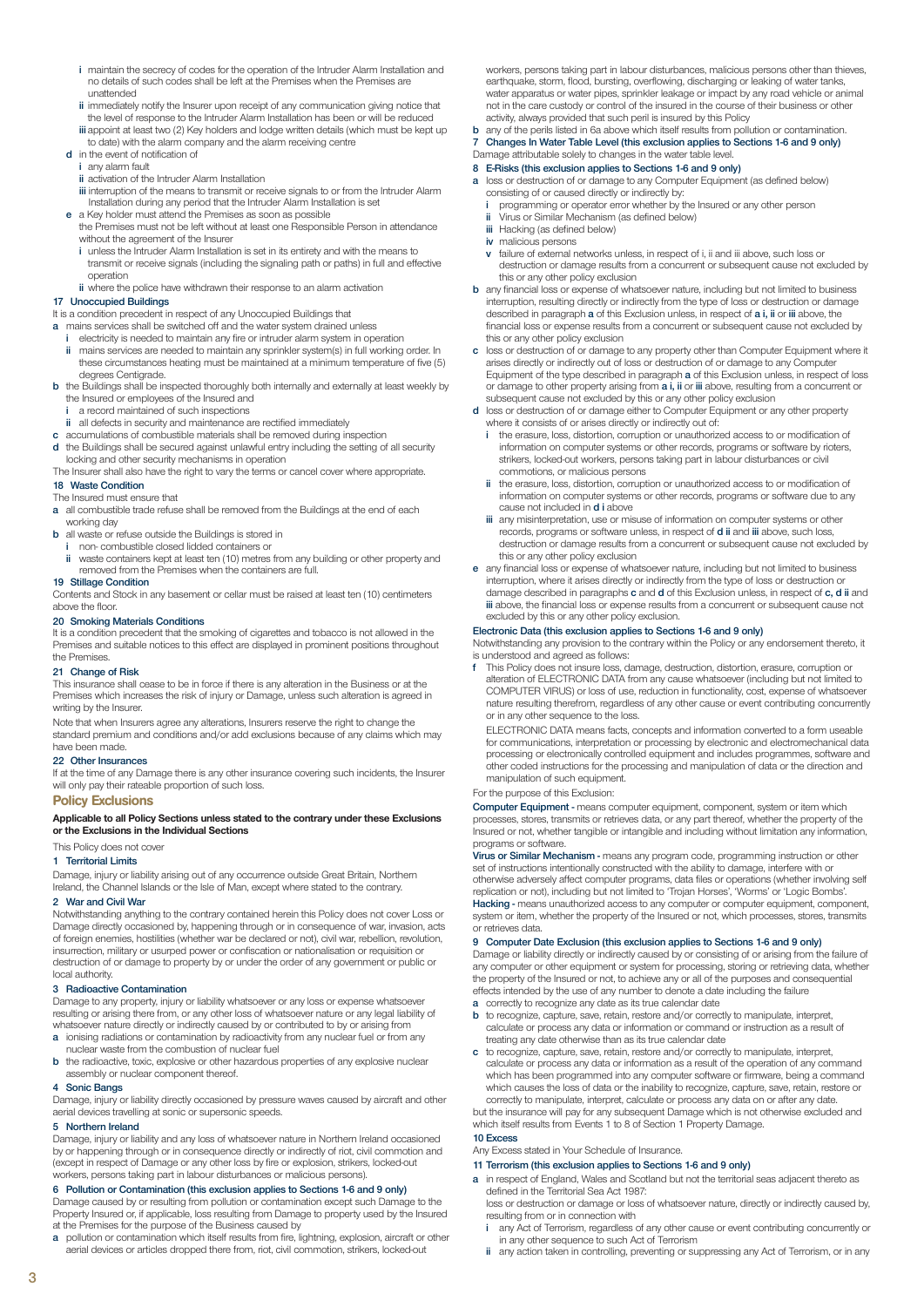other way related to such Act of Terrorism In respect of **a** above an Act of Terrorism (Terrorism) means:-

Acts of persons acting on behalf of, or in connection with, any organization which carries out activities directed towards the overthrowing or influencing, by force or violence, of Her Majesty's government in the United Kingdom or any other government de jure or de facto.

- **b** in respect of territories other than those stated in **a** above loss or destruction or damage or any loss of whatsoever nature, directly or indirectly caused by, resulting from or in connection with
	- **i** any act of Terrorism, regardless of any other cause or event contributing concurrently or in any other sequence to such act of Terrorism
	- **ii** any action taken in controlling, preventing or suppressing any act of Terrorism, or in any way related to such act of Terrorism

In respect of **b** above an act of Terrorism (Terrorism) means:-

An act, including but not limited to the use of force or violence and/or the threat thereof, of any person or group(s) of persons whether acting alone or on behalf of or in connection with any organisation(s) or government(s), committed for political, religious, ideological or similar purposes including the intention to influence any government and/or put the public or any section of the public in fear.

In any action suit or other proceedings where the Insurer alleges that by reason of this exclusion any loss or destruction or damage or any other loss of whatsoever nature is not covered (or is covered only up to a specified limit of liability), the burden of proving to the contrary shall be upon the Insured.

In the event any part of this exclusion is found to be invalid or unenforceable, the remainder shall remain in force and effect.

#### **12 Asbestos (this exclusion applies to Sections 1-6,8 and 9 only)**

This Insurance does not cover any loss, costs or expenses directly or indirectly arising out of, resulting as a consequence of or related to the manufacture, mining, processing, distribution, testing, remediation, removal, storage, disposal, sale, use of, or exposure to Asbestos or materials or products containing asbestos whether or not there is another cause of loss which

may have contributed concurrently or in any sequence to a loss. It is a condition precedent to the liability of insurers that the Insured do not manufacture mine

process distribute test remediate remove store dispose sell or use asbestos or materials or products containing asbestos.

### **13 Micro-Organisms**

This Insurance does not cover any loss, damage, claim, cost, expenses or other sum directly or indirectly arising out of or relating to:

mould, mildew, fungus, spores or other micro-organism of any type, nature, or description, including but not limited to any substance whose presence poses an actual or potential threat to human health.

This Exclusion applies regardless whether there is (i) any physical loss or damage to insured property; (ii) any insured peril or cause, whether or not contributing concurrently or in any sequence; (iii) any one loss; occupancy; or functionality; or (iv) any action required, including but not limited to repair, replacement, removal, cleanup, abatement, disposal, relocation, or

steps taken to address medical or legal concerns. This Exclusion replaces and supersedes any provision in this Insurance that provides

insurance, in whole or in part, for these matters.

### **14 Nuclear Energy Risks**

This Insurance does not cover Nuclear Energy Risks whether such risks are written directly and/or via Pools and/ or Associations.

For the purposes of the Insurance Nuclear Energy Risks shall be defined as all first party and/or third party insurance in respect of:- **a** nuclear reactors and nuclear power stations or plant.

- **b** any other premises or facilities whatsoever related to or concerned with:**i** the production of nuclear energy or,
	- **ii** the production or storage or handling of nuclear fuel or nuclear waste.
- **c** Any other premises or facilities or facilities eligible for insurance by any other Nuclear Pool and/or Association.

#### **15 Biological and Chemical Contamination**

#### This Insurance does not cover:

- **a** Loss or destruction of or damage to any property whatsoever, or any loss or expenses of whatsoever nature resulting or arising from;
- **b** Any legal liability of whatsoever nature;
- **c** Death or injury to any person;

Directly or indirectly caused by or contributed to by or arising from Biological or Chemical contamination due to or arising from;

• Terrorism: and/or

• Steps taken to prevent, suppress, control or reduce the consequences of any actual attempted, threatened, suspected or perceived terrorism.

For the purposes of this exclusion "terrorism" means any act(s) of any person(s) or organisation(s) involving:

• The causing, occasioning or threatening of harm of whatever nature and by whatever means;

• Putting the public or any section of the public in fear; In circumstances in which it is reasonable to conclude that the purpose(s) of the person(s) or organisation(s) concerned are wholly or partly of a political, religious, ideological or a similar nature.

#### **Section 1 - Property Damage Definitions**

Premises - the Buildings at the address or addresses shown in the Schedule of Insurance, including their grounds, all within the boundaries for which the Insured is responsible and being, unless more specifically described in the Schedule of Insurance, occupied solely by the Insured for the purpose of the Business.

**Cover -** The Insurer will pay the Insured for Damage to Property Insured at the Premises caused by any of the Events operative under this Policy and not otherwise excluded occurring during the Period of Insurance.

#### **Events -**

- **1** Fire, excluding Damage caused
	- **a** by explosion resulting from fire
	- **b** by earthquake or subterranean fire
	- **c** by its own spontaneous fermentation or heating, or its undergoing any heating process or any process involving the application of heat
	- **d** to any particular piece of electrical apparatus or fitting which has caused a fire due to self ignition, over running, excessive pressure, short circuiting, self heating or leakage of electricity

- **a** of boilers
- 
- **b** of gas used for domestic purposes only, but excluding any Damage caused by earthquake or subterranean fire.
- **2** Explosion, excluding Damage
	- **a** caused by or consisting of the bursting by steam pressure of a boiler (not being a boiler used for domestic purposes only), economiser or other vessel, machine or apparatus belonging to the Insured or under the control of the Insured, in which internal pressure is due to steam only
	- **b** in respect of and originating in any vessel, machinery or apparatus or its contents, belonging to the Insured or under the control of the Insured, which requires to be examined to comply with any statutory regulations, unless there is in force a policy of insurance or other contract providing the required inspection service.
- **3** Aircraft or other aerial devices or articles dropped from them.
- **4** Riot, Civil Commotion, Strikers, Locked Out Workers, Persons Taking Part in Labour Disturbances or Malicious Persons excluding:
	- **a** Damage arising from nationalisation, confiscation, requisition, seizure or destruction by the Government or any public authority
	- **b** Damage arising from cessation of work
	- **c** Damage
	- **i** by theft or attempted theft

**ii** in respect of any building which is Unoccupied directly caused by malicious persons not acting on behalf of or in connection with any political organisation, but the Insurer will pay for such Damage caused by fire or explosion

### **5** Earthquake.

- **6** Subterranean Fire.
- **7** Storm, Tempest or Flood, excluding:
	- **a** Damage attributable solely to change in the water table level<br>**b** Damage by frost, subsidence, ground heave or landslip
	- **b** Damage by frost, subsidence, ground heave or landslip
	- **c** Damage in respect of fences, gates or moveable property in the open, but this exclusion will not exclude property included in the Policy Definition for Buildings **d** Damage to open-fronted or open-sided Buildings or to Property contained therein.
- 
- **8** Escape of Water from any Tank, Apparatus or Pipe, excluding: **a** Damage by water discharged or leaking from any automatic sprinkler installation **b** Damage in respect of any Building which is Unoccupied.
- **9** Impact by any road vehicle or animal, excluding:

**a** Damage caused by any animal boarded with you or otherwise in your care, custody and control in the course of your business or other activity or any animal owned by you **10** Sprinkler Leakage

- Accidental escape of water from any automatic sprinkler installation in the Premises not caused by
- **a** freezing whilst the Building in so far as it is in the Insured's ownership or tenancy is Unoccupied
- **b** explosion, earthquake, subterranean fire or heat caused by fire
- **11** Theft or Attempted Theft Involving forcible and violent entry to or exit from the Buildings or hold-up by violence or threat of violence to the Insured or any partner, director, employee of the Insured or members of their families or any other person who has a legal right to be on the Premises but excluding Damage
	- **a** expedited or in any way brought about by the Insured or any partner, director or employee of the Insured or any other person who has a legal right to be on the Premises
	- **b** to Money, deeds, securities, jewellery, precious stones or precious metals, bullion, furs, curiosities, works of art or rare books unless such property is specifically described in the Schedule of Insurance.
	- **c** to Property in the open or in open sided or fronted buildings or in buildings not on permanent foundations unless such buildings are specifically described in the Schedule of Insurance.

### **12** Accidental Damage, excluding

- **a** Damage caused by or consisting of or arising from or attributable to **i** any of the Events
- **ii** any of the exclusions to the Events specified in Events 1–12, whether Events 1–12 are insured or not
- **b** Damage caused by or consisting of inherent vice, latent defect, gradual deterioration, wear and tear, frost, its own faulty or defective design or materials but this shall not exclude Damage which itself results from a cause not otherwise excluded
- **c** Damage caused by or consisting of faulty or defective workmanship, operational error or omission by the Insured or any employee of the Insured but this shall not exclude **i** such Damage not otherwise excluded which itself results from an insured Event
- **ii** subsequent Damage which itself results from a cause not otherwise excluded **d** Acts of fraud or dishonesty by any partner, director or employee of the Insured but this shall not exclude such Damage not otherwise excluded which itself results from Events 1–12
- **e** Damage caused by or consisting of corrosion, rust, wet or dry rot, shrinkage, evaporation, loss of weight, dampness, dryness, marring, scratching, vermin or insects, change in temperature, colour, flavour, texture or finish but this shall not exclude **i** such Damage not otherwise excluded which itself results from Events 1 to 12 **ii** subsequent Damage which itself results from a cause not otherwise excluded
- **f** Damage consisting of joint leakage, failure of welds, cracking, fracturing, collapse or overheating of boilers, economisers, super-heaters, pressure vessels or any range of steam and feed piping connected to them, mechanical or electrical breakdown or derangement in respect of the particular machine, apparatus or equipment in which such breakdown or derangement originates but this shall not exclude **i** such Damage not otherwise excluded which itself results from Events 1 to 12
- **ii** subsequent Damage which itself results from a cause not otherwise excluded **g** Damage caused by disappearance, unexplained or inventory shortage or the misfiling or misplacing of information
- 
- **h** Damage caused by normal settlement or bedding down of new structures **i** Damage to any Building or structure caused by its own collapse or cracking, but this shall not exclude such destruction or damage resulting from other Damage in so far as it is not otherwise excluded
- **j** Damage in respect of fences, gates and moveable Property in the open caused by wind, rain, hail, sleet, snow or dust, but this exclusion will not exclude property included in the Policy Definition for Buildings
- **k** Damage to any Property resulting from its undergoing any process of production, packing, treatment, testing, commissioning, service or repair **l** Damage in respect of
- - **i** jewellery, precious stones or precious metals, bullion, furs, curiosities, works of art or rare books
	- **ii** property in transit

Lightning Explosion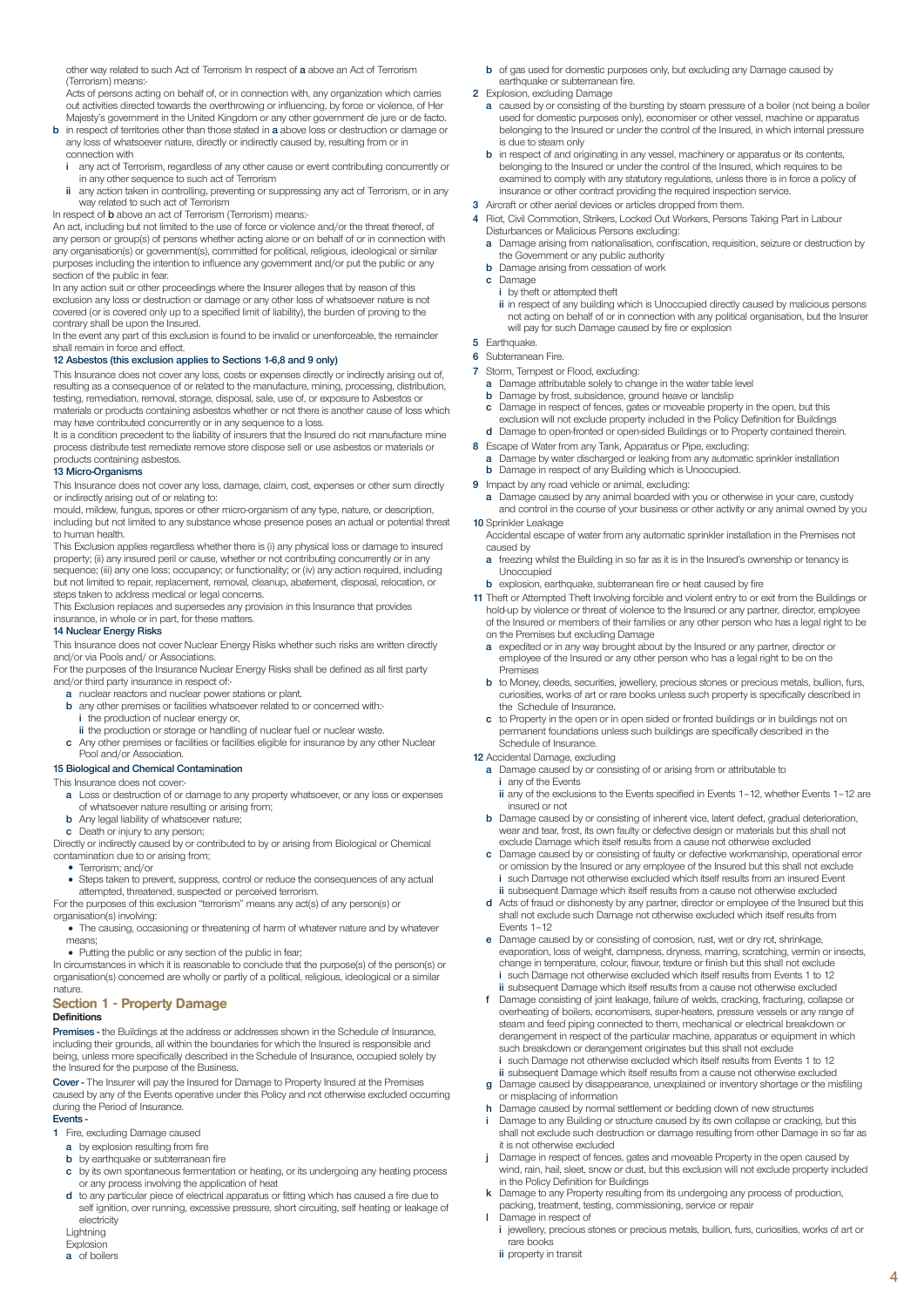- **iii** glass (other than fixed glass), sanitaryware (other than fixed sanitaryware), china, earthenware, marble or other fragile or brittle objects
- **iv**Money, bonds or securities of any description but this shall not exclude other Damage in so far as it is not otherwise excluded
- **m** Damage to
	- **i** vehicles licensed for road use (including accessories on them), caravans, trailers, railway locomotives, rolling stock, watercraft or aircraft
	- **ii** property or structures in course of construction or erection and materials or supplies in connection with all such property or structures
	- **iii** and, roads, pavements, piers, jetties, bridges, culverts or excavations
	- **iv** livestock, growing crops or trees but this shall not exclude such Property specifically described in the Schedule of Insurance
- **n** caused by electrical or magnetic disturbance or erasure of electronic recordings of virus infected software

#### **Basis of Settlement**

- **1** The Insurer will pay the Insured the value of the Property Insured at the time of its Damage, or at the Insurer's option will reinstate or replace such Property or any part of such Property.
- **2** The Insurer's liability under each item is limited to the Sum Insured.

#### **Automatic Reinstatement**

In the absence of written notice by the Insured or the Insurers to the contrary, in consideration of Sums Insured or limits of liability not being reduced by the amount of any claim from the date of the Damage, the Insured will pay the appropriate additional premium due for the period from the date of Damage to expiry of the Period of Insurance, but this shall not apply in respect of theft or attempted theft.

### **Basis of Settlement - Adjustments**

In calculating the most the Insurer will pay for any one claim, adjustments shall be made in accordance with the following clauses.

### **1 Reinstatement (Day One Basis**)

- **a** Subject to the Special Conditions set out below, the basis on which the amount payable for Buildings and Contents is to be calculated will be the reinstatement of the Property Damaged.
	- For this purpose "reinstatement" means
	- **i** the rebuilding or replacement of Property Damaged which, provided the Insurer's liability is not increased, may be carried out
	- **1** in any manner suitable to the requirements of the Insured
	- **2** on another site
	- **ii** the repair or restoration of Property Damaged
	- in either case to a condition equivalent to, or substantially the same as, but no better or more extensive than its condition when new.
- **b** The Declared Value (shown in brackets below the Sum Insured on the Schedule of Insurance of Insurance), having been stated in writing by the Insured, has been used to calculate the premium. "Declared Value" means the assessment by the Insured of the cost of reinstatement of Property Insured arrived at in accordance with paragraph 1ai of the Basis of Settlement Adjustments at the level of costs applying at inception of the Period of Insurance (ignoring inflationary factors which may subsequently operate), together with, to the extent that cover provides, due allowance for
	- **i** any additional cost of reinstatement to comply with Public Authorities regulations, bye-laws or stipulations
- **in** professional fees **iii** removal of debris costs.

## **Reinstatement (Day One Basis) Special Conditions**

- **1** At the inception of each Period of Insurance, the Insured shall notify the Insurer of the Declared Value of Property Insured. In the absence of such declaration the last amount declared by the Insured will be taken as the Declared Value for the new Period of Insurance, appropriately adjusted for Index Linking where applicable. For the purposes of this Condition, Index Linking shall be calculated in the following manner. Sums Insured and/or Declared Values will be adjusted to take into account movements in the appropriate index and renewal premiums will be based on the adjusted Sums Insured and/or Declared Values. For Buildings, the General Building Cost Index issued by the Building Cost Information Service of the Royal Institute of Chartered Surveyors (or some other suitable index the Insurer decides upon) will be used. For Contents and other Property specifically described in the Schedule of Insurance of Insurance (other than Stock), the Retail Price Index (or some other suitable index the Insurer decides upon) will be used. The above percentage changes will continue to be applied between the date of any Damage and the date when replacement or repair has been completed.
- **2** If at the time of Damage the Declared Value of the Property is less than the cost of reinstatement (as defined in paragraph 1ai of the Basis of Settlement Adjustments) at inception of the Period of Insurance, the amount payable by the Insurer will be proportionately reduced.
- **3** The Insurer's liability for the repair or restoration of Property damaged in part only, shall not exceed the amount which would have been payable if such Property had been wholly destroyed.
- **4** No payment beyond the amount the Insurer would have paid in the absence of this clause will be made
	- **a** unless reinstatement commences and proceeds without unreasonable delay
	- **b** until the cost of reinstatement has actually been incurred **c** where Property Insured at the time of Damage is covered by any other insurance effected by the Insured, or on behalf of the Insured, which is not on the same basis of reinstatement.
- **5** All the terms and conditions of this Section and the Policy shall apply
	- **a** to any claim payable under the provisions of this clause, other than where they are expressly varied by the terms of this clause
	- **b** where claims are payable as if this clause had not been incorporated, except that Sums Insured will be limited to Declared Values.

### **2 Average (Underinsurance)**

- The Sums Insured by
- **a** any items for Buildings or Contents subject to the Reinstatement (Day One Basis) clause are declared to be separately subject to Average as described in Special Condition 2 of such clause
- **b** any other items of Property Insured (other than any Sum Insured applying solely to rent, fees, removal of debris or private dwellings) are declared to be separately subject to Average. This means if at the time of Damage the Sum Insured for any item is less than the value of the item covered by such Sum Insured, the amount payable by the Insurer will be proportionately reduced.

#### **3 Contribution and Average**

If at the time of Damage any other insurance has been effected by or on behalf of the Insured covering any of the Property Damaged, the Insurer's liability under this Section shall be limited to the Insurer's rateable proportion of such Damage. If such other insurance is subject to Average (Underinsurance), this Section if not already subject to Average shall be subject to Average in like manner.

If such other insurance is subject to any provision which excludes it from ranking concurrently with this Section, either in whole or in part, or from contributing rateably, the liability of the Insurer under this Section shall be limited to that proportion of the Damage which the Sum Insured for this Section bears to the value of the Property.

#### **4 Public Authorities**

Subject to the Public Authorities Special Conditions set out below, cover for Buildings and Contents includes an amount in respect of any additional cost of reinstatement which is incurred solely by reason of the necessity to comply with building or other regulations under or framed in pursuance of any Act of Parliament, with bye-laws of any public authority or to comply with the stipulations of European Union legislation, in consequence of Damage, excluding

- **1** the cost incurred in complying with such regulations, bye-laws or stipulations
	- **a** in respect of Damage occurring prior to the granting of this cover<br>**b** in respect of Damage not insured by this Section in respect of Damage not insured by this Section
	- **c** under which notice has been served upon the Insured before the date of the Damage
- **d** in respect of undamaged Property or undamaged portions of Property, other than foundations (unless specifically excluded) of that portion of the Property Damaged
- **2** the additional cost that would have been required to make good the Property Damaged to a condition equal to its condition when new, had the necessity to comply with such regulations, byelaws or stipulations not arisen
- **3** the amount of any charge or assessment arising out of capital appreciation, which may be payable in respect of the Property, by reason of compliance with any such regulations, bye-laws or stipulations.

#### **Public Authorities Special Conditions**

- **1** The work of reinstatement must be commenced and carried out without unreasonable delay and in any case must be completed within twelve (12) months after the Damage, or within such further time as the Insurer may allow, and may be carried out upon another site (if such regulations, byelaws or stipulations so necessitate), subject to there being no resulting increase in the liability of the Insurer.
- If the liability of the Insurer is reduced by the application of any of the terms and conditions of this Section or the Policy (other than as a result of this clause), the liability of the Insurer under this clause will be reduced in proportion.
- **3** All the terms and conditions of this Section and the Policy shall apply to any claim payable under the provisions of this clause, other than where they are expressly varied by the terms of this clause.

### **5 Services**

Cover includes telephone, gas, water and electric instruments, meters, piping, cabling and the like and their accessories, including similar property in adjoining yards or roadways or underground, all pertaining to Buildings or Contents insured by this Section, being the property of the Insured or for which the Insured are responsible.

- **6 Alterations and Additions**  To the extent that they are not otherwise insured, Buildings and Contents items include **a** alterations, additions and improvements (but not appreciation in value in excess of Sums Insured) to Buildings, machinery and plant
	- **b** any newly acquired or newly erected Buildings, machinery or plant within Great Britain, Northern Ireland, the Isle of Man or the Channel Islands, for no more than 10% of the Sum Insured for each item covered, or £50,000 in total, whichever is the less, at any one Premises or at any one newly acquired address elsewhere than at the Premises, provided that the Insured shall give details of such alterations and additions to the Insurer within ninety (90) days of the commencement date of the Insured's responsibility, effect specific cover retrospective to such date and pay the appropriate additional premium.

#### **7 Professional Fees**

Sums insured and/or Declared Values for Buildings and Contents include an amount in respect of architects', surveyors', legal and consulting engineers' fees, other than where an item covering such fees is specifically described in the Schedule of Insurance. Cover applies only to those fees necessarily and reasonably incurred in consequence of Damage, in the reinstatement or repair of Property Insured.

#### **8 Removal of Debris Costs**

Sums insured and/or Declared Values for Buildings, Contents and Stock include an amount in respect of removal of debris costs, other than where an item covering such costs is specifically described in the Schedule of Insurance.

Cover applies only to those costs necessarily and reasonably incurred in consequence of Damage, in

- **a** removing debris
- **b** dismantling and demolishing shoring up or propping
- **d** clearing, cleaning and/or repairing drains, gutters, sewers and the like for which the Insured are responsible.
- The Insurer will not pay for any costs or expenses
- **a** incurred in removing debris other than from the site of such Property Damage and the area immediately adjacent to such site
- **b** arising from pollution or contamination of Property not insured by this Section.

#### **9 Temporary Removal**

Property Insured (other than Stock) is covered whilst temporarily removed for cleaning, renovation, repair or similar purposes to any address elsewhere than at the Premise including whilst in transit, within Great Britain, Northern Ireland, the Isle of Man or the Channel Islands. The Insurer will not pay for

- **a** such property more specifically insured
- **b** damage to vehicles licensed for road use, in so far as they are insured by this Section, occurring elsewhere than at the Premises from which such vehicles are removed
- **c** more than 10% of the sum insured for each item covered, for Damage occurring elsewhere than at the Premises.

#### **10 Temporary Removal - Documents**

If deeds and other documents (including stamps on them), manuscripts, plans and writings of every description, books and other business records are included in the Property Insured, such items are covered whilst temporarily removed to any address elsewhere than at the Premises, including whilst in transit within Great Britain, Northern Ireland, the Isle of Man or the Channel Islands. The Insurer will not pay for **a** such items more specifically insured

- **b** more than 10% of the figure stated within the definition of contents for computer systems records
- **c** more than 10% of the total value of such items.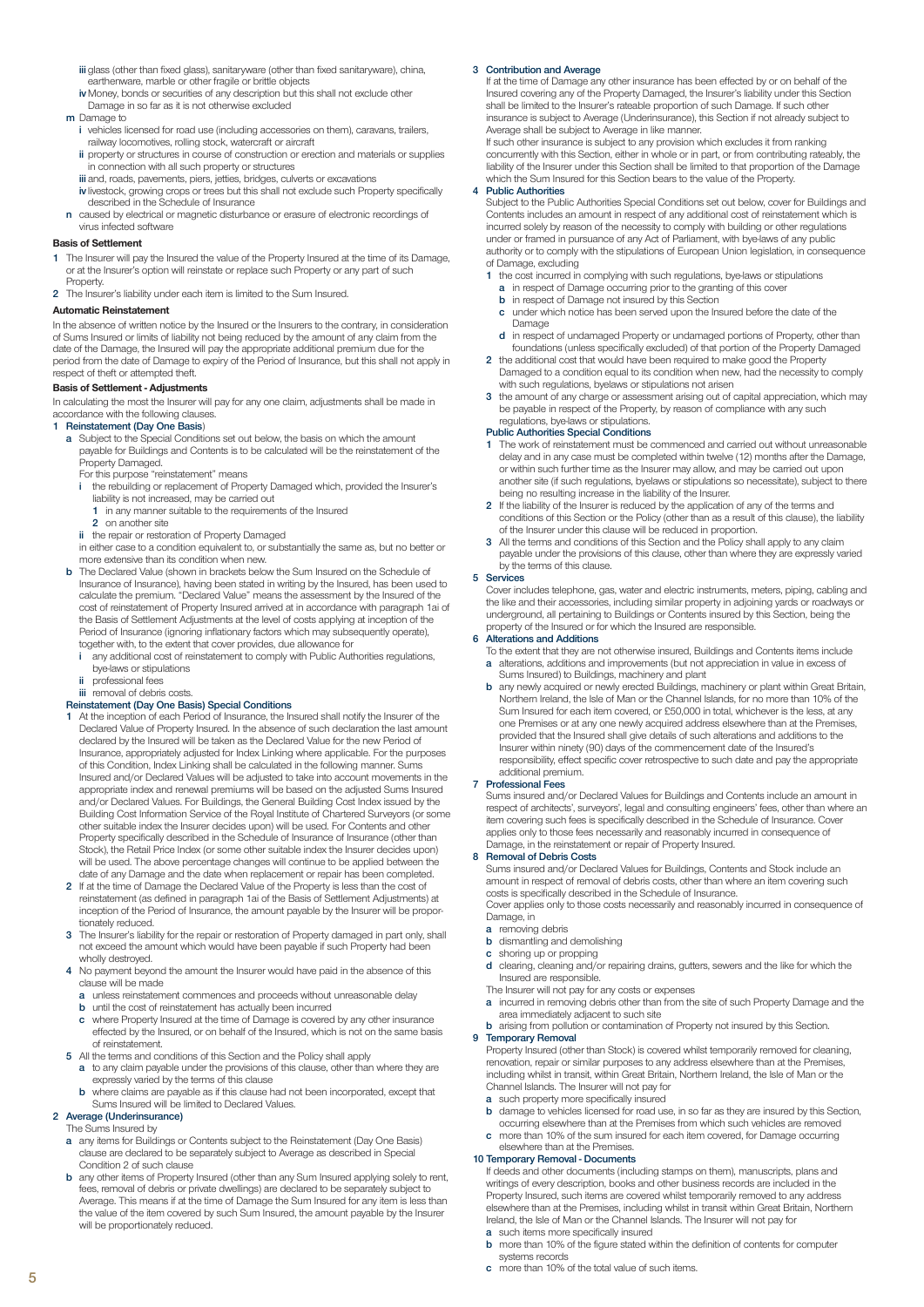#### **11 Contract Price**

In respect only of goods sold but not delivered, for which the Insured remain responsible under the terms of a contract of sale, where such contract of sale is cancelled following Damage by reason of its conditions, either wholly or to the extent of the Damage, cover will be based on the contract price. For the purpose of this clause the value of all goods to which this basis of settlement could apply in the event of Damage will also be ascertained on this basis.

### **12 Customers' Goods**

If the Insured have represented to customers that they will accept responsibility for Damage to the goods of customers or to goods for which such customers may be legally responsible, the Insurer agrees that all such goods (excluding any animals boarded or otherwise in the care custody or control of the insured) in the Premises will be covered as Stock except in so far as they are more specifically insured.

#### **13 Rent**

Where an item covering rent is specifically described in the Schedule of Insurance, cover applies only if a Building in respect of which rent is payable by or to the Insured, or any part of it, is unfit for occupation in consequence of Damage. The Insurer will not pay for more than the proportion of the Sum Insured on rent that the period necessary for reinstatement bears to the term of rent covered.

#### **14 Dismantling and Re-erection Costs**

Cover includes the cost of dismantling, re-erection, fitting and fixing of Contents following Damage.

#### **15 Fixed Glass**

Following Damage to fixed glass the Insurer will pay the cost of

- **a** any necessary temporary boarding-up of broken glass pending full replacement **b** replacing alarm foil, lettering, painting, embossing, silvering or other ornamental work on fixed glass
- **c** Damage to Contents or Stock caused by broken fixed glass
- **d** Damage to framework caused by broken fixed glass
- **e** removing and re-fixing window fittings and other obstacles to replacing broken fixed glass.

The Insurer will not pay for Damage existing prior to inception of this Section.

### **16 Fire Extinguishers and Sprinklers**

The Insurer will pay the reasonable costs incurred by the Insured in re-filling fire extinguishers and replacing sprinkler heads, solely in consequence of Damage by Events 1–3.

#### **17 Metered Water**

Cover includes additional metered water charges incurred by the Insured up to an amount of £2,000 any one Period of Insurance, in consequence of Damage, but the Insurer will not pay for such charges incurred in respect of any Building which is Unoccupied. The basis on which the amount payable is to be calculated will be the amount of the water charges for the period during which Damage occurs, less the charge paid by the Insured for the corresponding period in the preceding year, adjusted for changes in the water suppliers' charges and for variations affecting the water consumption of the Insured during the intervening period.

#### **18 Exhibitions**

Property Insured is covered whilst at any exhibition within Great Britain, Northern Ireland, the Isle of Man or the Channel Islands, including whilst in transit to and from such exhibition. The most the Insurer will pay in respect of any one exhibition is £2,000.

#### **19 Trace and Access**

In the event of Damage in consequence of escape of water or fuel oil from any fixed tank, apparatus or pipe, the Insurer will pay costs necessarily and reasonably incurred by the Insured in locating the source of such Damage, and in the subsequent making good of Damage caused as a consequence of locating such source, up to an amount of £2,000 any one Period of Insurance.

#### **20 Seventy Two Hours Clause**

Damage occurring within 72 consecutive hours of and arising from Event 7 (Storm, tempest or flood) is deemed to be one claim.

The Insured have the right to select the moment from which the 72-hour period shall be deemed to have commenced within the terms of this Section, provided that such Damage occurred prior to expiry of the Period of Insurance.

#### **21 Interested Parties**  The Insurer agrees

- **a** that without prejudice to rights and liabilities of the Insured or the Insurer, if at the time of Damage the Insured have contracted to sell their interest in any Building covered, and the purchase has not been but shall afterwards be completed, the purchasers on completion of the purchase shall be entitled to benefit under this Section until completion, except in so far as such Building is more specifically insured by or on behalf of the purchaser
- **b** to note the interest of any party notifying their interest in any of the Property Insured in writing, the nature and extent of such interest to be disclosed in the event of Damage.

#### **22 Landscaped Grounds**

Cover includes costs incurred by the Insured in consequence of Damage to Property Insured at the Premises, up to an amount of £5,000 any one Period of Insurance, in restoring landscape grounds to their original appearance when first laid out and planted, but the Insurer will not pay for costs arising due to the failure of trees, shrubs, plants, turf and the like to germinate or become established.

#### **23 Locks and Keys**

The Insurer will pay the cost of replacing locks and keys necessary to keep the Premises secure if keys are stolen using force and/or violence or are lost and such loss or theft has been reported to the local police up to a maximum amount as stated on your Schedule of insurance.

#### **24 Seasonal Increase**

The Sum Insured in respect of Stock shall be increased by 20% during:

- **a** the months containing any School holidays in the United Kingdom **b** a period of 14 days preceding and succeeding any Bank Holiday.
- 

### **25 Damage to the Premises**

In the event that Buildings at the Premises are not covered by this Section of the Policy, the Insurer will pay costs for which the Insured are responsible, necessarily and reasonably incurred by the Insured to repair Damage to the Premises in consequence of theft or attempted theft (as insured by this Section).

The Insurer will also pay the cost of any temporary boarding-up or making good necessary to keep the Premises secure.

### **Exclusions**

The Policy Exclusions apply to this Section and in addition the Insurer will not pay for **1** Property which at the time of the happening of Damage is insured by or would but for the existence of this Section be insured by any other policy or policies, but the Insurer will pay for any excess beyond the amount which would have been payable under such other policy or policies had this Section not been effected.

- **2** any Property more specifically insured by or on behalf of the Insured.
- **3** Damage to paintings, prints and works of art.<br>**4** any losses that are not directly associated with
- **4** any losses that are not directly associated with the incident that caused You to claim **5** any wall, fence or gate in the open, but this exclusion will not exclude property included in
- the Policy Definition for Buildings
- **6** any damage resulting from subsidence, landslip or heave<br>**7** damage to any animal
- **7** damage to any animal
- **8** any Excess stated on your Schedule of Insurance.

### **Conditions**

The Policy Conditions apply to this Section and in addition the following: **1** Alteration

Unless the Insurer agrees in writing, cover under this Section shall be voided for any of the Property Insured in regard to which there is any alteration after the commencement of this **Section** 

#### **a** by removal

- **b** by Buildings or parts of Buildings described in the Schedule of Insurance as occupied becoming Unoccupied, or as Unoccupied becoming occupied **c** which increases the risk of Damage
- **d** which results in the interest of the Insured ceasing other than by will or operation of law.
- **2** Reinstatement If any Property is to be reinstated or replaced by the Insurer, the Insured shall at their own expense provide all plans, documents, books and information as may reasonably be required. The Insurer shall not be bound to reinstate exactly, but only as circumstances permit and in a reasonably sufficient manner.

#### **Section 2 - Business Interruption**

#### **Definitions**

**Annual Revenue -** Revenue during the twelve (12) months immediately before the date of any Event.

**Business Interruption -** loss resulting from interruption of or interference with the Business carried on by the Insured at the Premises in consequence of an Event to Property. **Event -** Damage to Property used by the Insured at the Premises for the purpose of the **Busingss** 

**Increase in Cost of Working -** additional expenditure (subject to the Uninsured Working Expenses clause) necessarily and reasonably incurred for the sole purpose of avoiding or diminishing the reduction in Revenue which but for that expenditure would have taken place during the Indemnity Period.

**Indemnity Period -** period beginning with the occurrence of any Event and ending not later than the Maximum Indemnity Period thereafter during which the results of the Business shall be affected in consequence of any Event.

**Maximum Indemnity Period -** maximum indemnity period shown in the Schedule of Insurance.

**Premises -** buildings at the address or addresses shown in the Schedule of Insurance including their grounds, all within the boundaries for which the Insured is responsible and being, unless more specifically described in the Schedule of Insurance occupied solely by the Insured for the purpose of the Business.

**Revenue -** the money paid or payable to the Insured for services rendered in the course of the Business at the Premises.

**Revenue Sum insured -** 115% of the Revenue amount provided by the Insured. Note: The Revenue amount provided by the Insured is shown in brackets below the Revenue Sum Insured in the Schedule of Insurance.

**Standard Revenue -** Revenue during that period in the twelve (12) months immediately before the date of any Event which corresponds with the Indemnity Period.

**Uninsured Working Expenses -** Purchases (less discounts received) Carriage, packing and freight Discounts and allowed Bad debts. Note: The words and expressions used in this definition shall have the meaning usually attached to them in the books and accounts of the Insured.

#### **Cover**

The Insurer will pay the Insured for Business Interruption by any of the Events operative under this Policy and not otherwise excluded occurring during the Period of Insurance.

### **Events**

- **1** Fire, excluding Business Interruption caused
	- **a** by explosion resulting from fire
	- **b** by earthquake or subterranean fire
	- **c** by its own spontaneous fermentation or heating or its undergoing any heating process or any process involving the application of heat
	- **d** to any particular piece of electrical apparatus or fitting which has caused a fire due to self ignition, over running, excessive pressure, short circuiting, self heating or leakage of electricity.

Lightning

- Explosion
- **a** of boilers used for domestic purposes only **b** of any other boiler or economiser on the Premises
- **c** of gas used for domestic purposes only
- but excluding any Business Interruption caused by earthquake or subterranean fire.
- **2** Explosion, excluding Business Interruption caused by the bursting by steam pressure of any vessel, machine or apparatus (not being a boiler or economiser on the Premises) belonging to the Insured or under the control of the Insured, in which internal pressure is due to steam only.
- **3** Aircraft or other aerial devices or articles dropped from them.
- **4** Riot, Civil Commotion, Strikers, Locked Out Workers, Persons taking part in Labour
	- Disturbances or Malicious Persons, excluding Business Interruption **a** arising from nationalisation, confiscation, requisition, seizure or destruction by the Government or any public authority
	- **b** arising from cessation of work
	- in respect of any building which is Unoccupied caused by malicious persons not acting on behalf of or in connection with any political organisation, but the Insurer will pay for such Business Interruption caused by fire or explosion
	- **d** arising from deliberate erasure, loss, distortion or corruption of information on computer systems or other records, programs or software.
- **5** Earthquake
- **6** Subterranean Fire
- **7** Storm, Tempest or Flood, excluding Business Interruption **a** attributable solely to change in the water table level
	-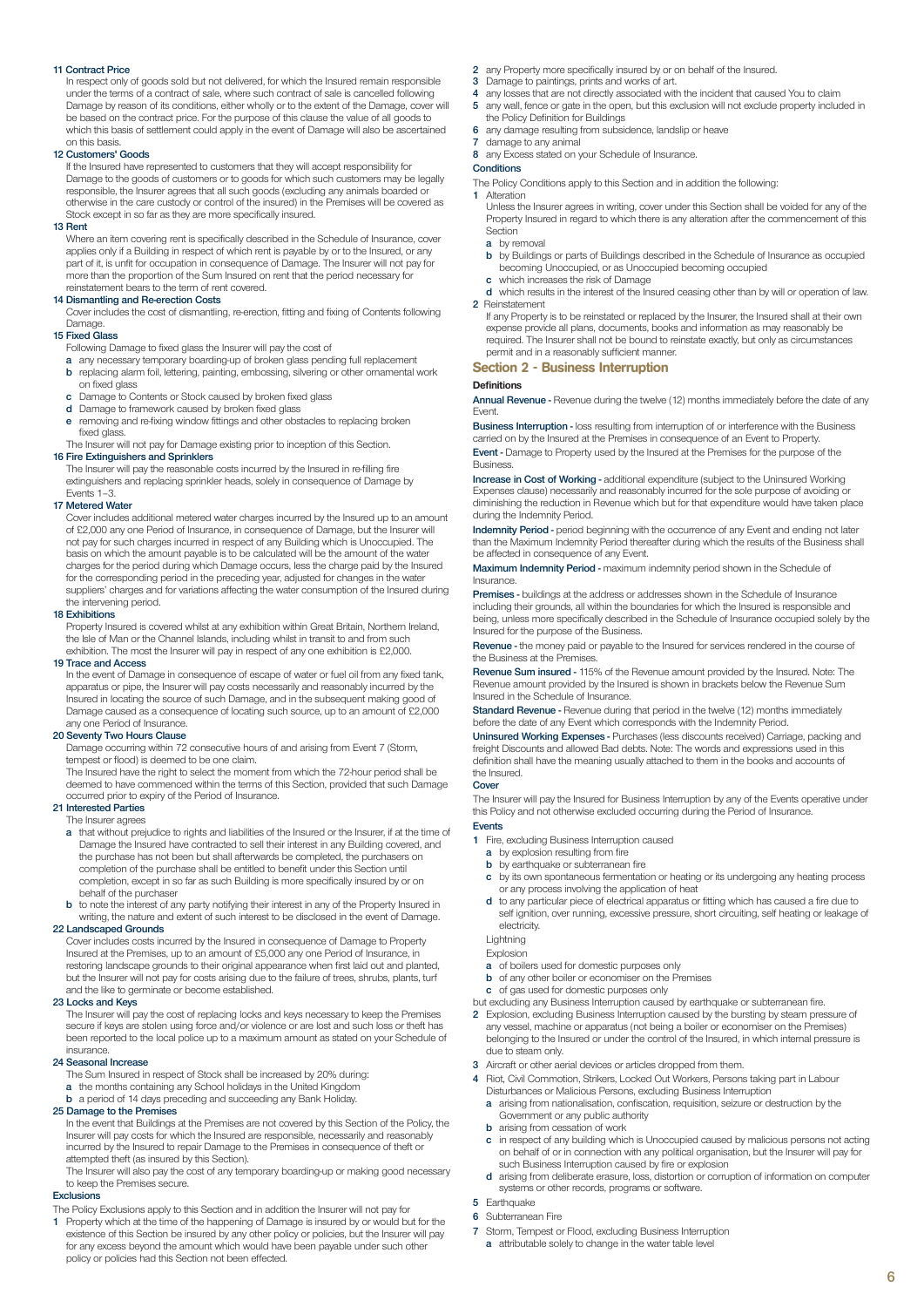- **b** caused by frost, subsidence, ground heave or landslip
	- **c** in respect of fences, gates or moveable property in the open, but this exclusion will not exclude property included in the Policy definition for Buildings
- **d** to open-fronted or open-sided Buildings or to Property contained therein. **8** Escape of Water from any Tank, Apparatus or Pipe, excluding Business Interruption caused by water discharged or leaking from any automatic sprinkler installation **b** in respect of any Building which is Unoccupied.
- **9** Impact by any road vehicle or animal excluding Business interruption:
- **a** Damage caused by any animal boarded with you or otherwise in your care, custody and control or any animal owned by you
- **10** Sprinkler Leakage
	- Accidental escape of water from any automatic sprinkler installation in the Premises, excluding Business Interruption caused by
	- **a** freezing whilst the Building in so far as it is in the Insured's ownership or tenancy is Unoccupied
- **b** explosion, earthquake, subterranean fire or heat caused by fire.
- **11** Theft or Attempted Theft involving
	- **a** forcible and violent entry to or exit from the Buildings **b** hold-up by violence or threat of violence to the Insured or any partner, director,<br>employee of the Insured or members of their families or any other person who has a legal right to be on the Premises but excluding Business Interruption arising directly from Theft or Attempted Theft
		- **i** expedited or in any way brought about by the Insured or any partner director or employee of the Insured or any person who has a legal right to be on the Premises
		- of Money, deeds, securities, jewellery, precious stones or precious metals, bullion, furs, curiosities, works of art or rare books unless such property is specifically described in the Schedule of Insurance
		- **iii** to Property in the open or in open fronted buildings or in buildings not on permanent foundations
- **iv** whilst the Premises are closed for Business or are left unattended unless all points of access are closed and secured by all locks and other protections fitted to them. **12** Accidental Damage excluding Business Interruption
	- **a** caused by or consisting of or arising from or attributable to
		- **i** any of the Events
	- any of the exclusions to the Events specified in Events 1-12, whether Events 1-12 are insured or not
	- **b** caused by or consisting of inherent vice, latent defect, gradual deterioration, wear and tear, frost, its own faulty or defective design or materials but this shall not exclude subsequent Business Interruption which itself results from a cause not otherwise excluded
	- **c** caused by or consisting of faulty or defective workmanship, operational error or omission by the Insured or any employee of the Insured but this shall not exclude such Business Interruption not otherwise excluded which itself results from an insured Event or subsequent Business Interruption which itself results from a cause not other excluded
	- **d** caused by acts of fraud or dishonesty by any partner, director or employee of the Insured but this shall not exclude such Business interruption not otherwise excluded which itself results from Events 1-12
	- **e** caused by or consisting of corrosion, rust, wet or dry rot, shrinkage, evaporation, loss of weight, dampness, dryness, marring, scratching, vermin or insects, change in temperature, colour, flavour, texture or finish but this shall not exclude
	- **interest in the such Business Interruption not otherwise excluded which itself results from** Events 1-12
	- **ii** subsequent Business Interruption which itself results from a cause not otherwise excluded
	- **f** caused by joint leakage, failure of welds, cracking, fracturing, collapse or overheating of boilers, economizers, superheaters, pressure vessels or any range of steam and feed piping connected to them, mechanical or electrical breakdown or derangement in respect of the particular machine, apparatus or equipment in which such breakdown or derangement originates but this shall not exclude
		- **i** such Business Interruption not otherwise excluded which itself results from Events 1 to 12
		- **ii** subsequent Business Interruption which itself results from a cause not otherwise excluded
	- **g** loss resulting from pollution or contamination but this shall not exclude loss resulting from destruction of or damage to Property Insured not otherwise excluded, caused by pollution or contamination which itself results from other Damage or caused by other Damage which itself results from pollution or contamination
	- **h** caused by disappearance, unexplained or inventory shortage or the misfiling or misplacing of information
	- **i** caused by normal settlement or bedding down of new structures
	- **j** caused by destruction of or damage to any Building or structure caused by its own collapse or cracking, but this shall not exclude Business Interruption resulting from other Damage in so far as it is not otherwise excluded
	- **k** fences, gates and moveable Property in the open caused by wind, rain, hail, sleet, snow or dust, but this exclusion will not exclude property included in the Policy definition for Buildings
	- **l** caused by Damage to any Property resulting from its undergoing any process of production, packing, treatment, testing, commissioning, service or repair
	- **m** in respect of<br>**i** jewellery,
	- **i** jewellery, precious stones or precious metals, bullion, furs, curiosities, works of art or rare books
	- **Property in transit**
	- **iii** glass (other than fixed glass), sanitaryware (other than fixed sanitaryware), china, earthenware, marble or other fragile or brittle objects
	- **iv** money, bonds or securities of any description but this shall not exclude such Business Interruption caused by other Damage in so far as it is not otherwise excluded
	- **n** in respect of
		- **i** vehicles licensed for road use (including accessories on them), caravans, trailers, railway locomotives, rolling stock, watercraft or aircraft
		- **ii** Property or structures in course of construction or erection and materials or supplies in connection with all such Property or structures
		- **iii** land, roads, pavements, piers, jetties, bridges, culverts or excavations livestock, growing crops or trees but this shall not exclude such Business
		- Interruption caused by other Damage so far as it is not otherwise excluded
	- **o** caused by electrical or magnetic disturbance or erasure of electronic recordings or virus infected software.

#### **Basis of Settlement**

- **1** The Insurer's liability under this Section during any one Period of Insurance shall not exceed the Sum Insured
- **2** The Insurer will pay the Insured in respect of each item covered, the amount of their claim for Business Interruption.

#### **Material Damage Proviso**

Provided that at the time of any Event there is an insurance in force covering the interest of the Insured in the Property at the Premises against such Event and that

- **1** payment has been made or liability has been admitted for payment, or
- **2** payment would have been made or liability would have been admitted for payment but for the operation of a proviso in such insurance excluding liability for claims below a specified amount.

#### **Automatic Reinstatement**

In the absence of written notice by the Insured or the Insurers to the contrary, in consideration of Sums Insured or limits of liability not being reduced by the amount of any claim, the Insured will pay the appropriate additional premium on the amount of the claim from the date of any Event to expiry of the Period of Insurance, but this shall not apply in respect of theft or attempted theft.

#### **Revenue Items**

The Insurer will pay the Insured as indemnity in consequence of Business Interruption for

1 loss of Revenue<br>2 Increase in Cost **2** Increase in Cost of Working.

Loss of Revenue means the amount by which the Revenue during the Indemnity Period falls short of the Standard Revenue.

- The Insurer will not pay the Insured for
- **a** Increase in Cost of Working exceeding the amount of reduction in Revenue thereby avoided
- **b** any amounts saved during the Indemnity Period in respect of any of the charges and expenses of the Business payable out of Revenue that may cease or be reduced. In calculating the amounts the Insurer will pay the Insured as indemnity, adjustments shall be

made in accordance with the following clauses.

- **1** Average If the Revenue Sum Insured is less than the Annual Revenue, the amount payable will be proportionately reduced.
	- The amount of the Annual Revenue will be proportionately increased when the Maximum Indemnity Period exceeds twelve (12) months.
- **2** Alternative Premises

If during the Indemnity Period services are rendered elsewhere than at the Premises for the benefit of the Business, either by the Insured or by others on behalf of the Insured, the money paid or payable for such services shall be taken into account in arriving at the Revenue during the Indemnity Period.

### **All Items**

The following clauses apply **1** Trends and Variations

Adjustments shall be made to the figures representing the Annual Revenue and Standard Revenue that may be necessary to provide for the trend of the Business, and for variations in or other circumstances affecting the Business, either before or after the Event, and which would have affected the Business had the Event not occurred, so that the adjusted figures represent as near as reasonably practicable results which but for the Event would have been obtained during the relative period after the Event.

**2** Accountants' Charges

If the professional accountants of the Insured produce any particulars or details required by the Insurer from the Insured's books of account or other business books or documents, or any other proofs, information or evidence under Condition 2 of this Section, the Insurer will pay the Insured the reasonable charges payable by the Insured to their professional accountants, provided that the sum of such reasonable charges and any other amount payable under this Section shall not exceed the liability of the Insurer under this Section. **3** Value Added Tax

All terms in this Section shall be exclusive of value added tax to the extent that the Insured is accountable to the tax authorities for such tax.

**4** Current Cost Accounting

For the purposes of this Section, any adjustment implemented in current cost accounting shall be disregarded.

**5** Payments on Account

The Insurer will make payments on account during the Indemnity Period, if the Insured so request, subject to any necessary adjustment at the end of the Indemnity Period.

### **Extensions**

Any claim resulting from interruption of or interference with the Business in consequence of Damage by an Event at any Situation or to any Property shown below, within Great Britain, Northern Ireland, the Isle of Man or the Channel Islands, shall be understood to be Business Interruption covered by this Section, provided that after the application of all other terms, conditions and provisions of this Section the liability of the Insurer for any one claim shall not exceed the Total Sum Insured, or the percentage of the Total Sum Insured, or the amount shown against any of the Situations or against any of the Property as the Limit, whichever is the less.

#### **Property**

#### **1** Property Stored

Property of the Insured whilst stored elsewhere than at the Premises occupied by the Insured subject to a limit of 10% of the Revenue Sum Insured or £50,000, whichever is the less.

- **2** Supply Undertakings
- Property at any
- **a** generating station or sub-station of the electricity supply undertaking
- **b** land based premises of the gas supply undertaking or of any natural gas producer linked directly therewith
- **c** waterworks or pumping station of the water supply undertaking
- **d** land based premises of the telecommunications undertaking from which the Insured obtain electricity, gas, water or telecommunications services subject to a limit of 10% of the Revenue Sum Insured or £50,000, whichever is the less.

**3** Denial of Access

Property in the vicinity of the Premises which prevents or hinders the use of or access to the Premises, whether the Premises or property in the Premises is Damaged or not subject to a limit of 10% of the Revenue Sum Insured or £50,000, whichever is the less **4** Loss of Licence

As the result of the permanent loss of the Insured's' animal boarding establishment licence, which is issued by the Local or National Authority under the Animal Boarding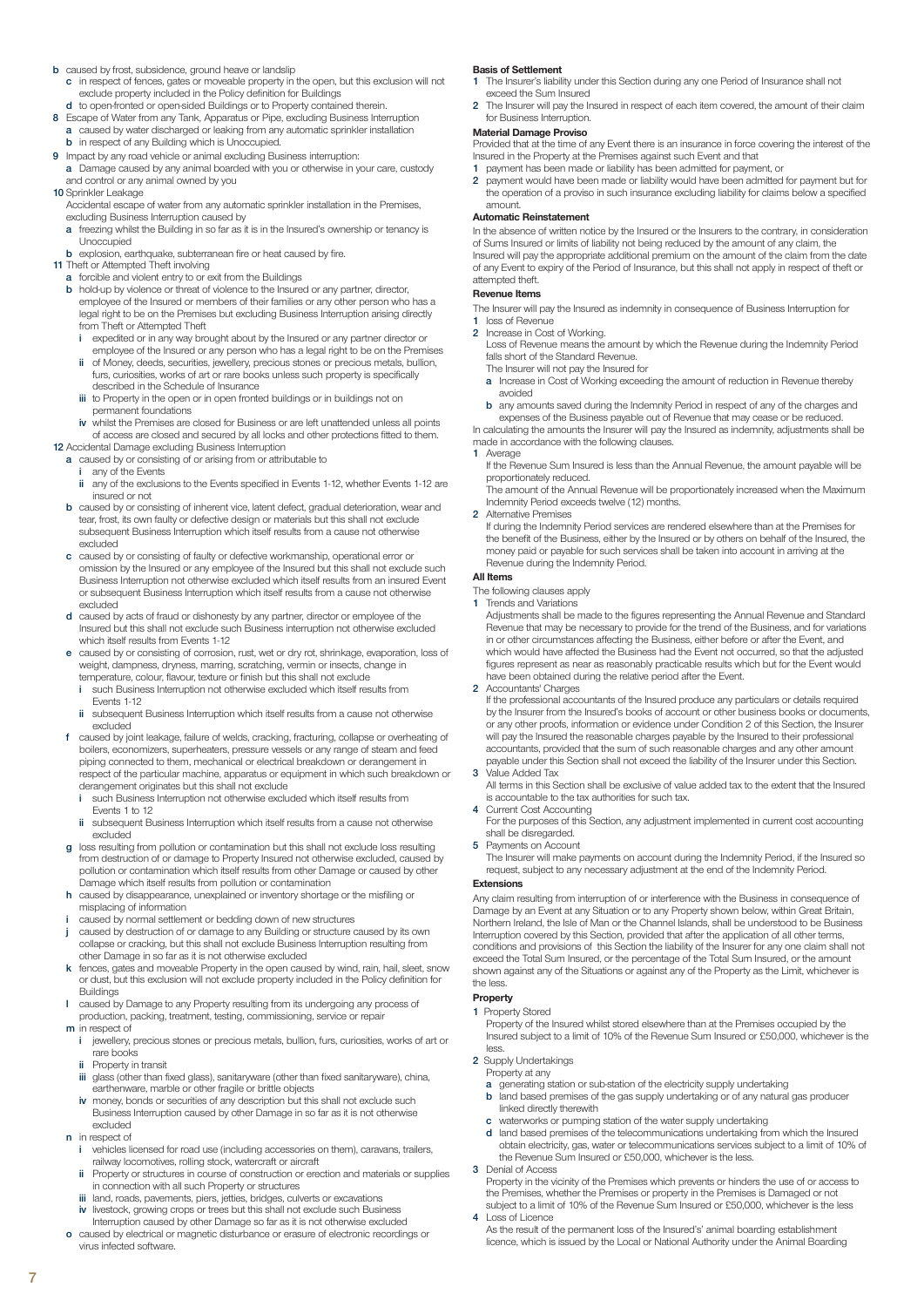Establishments Act 1963(or as amended), details of which are provided to Insurers, due to any cause beyond the Insured's' control. Insurers will indemnify the insured up to a maximum Limit of Indemnity under this section of 80% of the Revenue Sum Insured or £50,000, whichever is the less

#### **Exclusions**

- The Policy Exclusions apply to this Section and in addition
- **1** Subsidence, landslip or heave
	- The Insurer will not pay for any Business Interruption resulting from subsidence, landslip or heave.

#### **Conditions**

The Policy Conditions apply to this Section and in addition:

**1** Alteration Unless the Insurer agrees in writing, cover under this Section shall be voided if after the commencement of this Section

- **a** the Business is wound up or carried on by a liquidator or receiver or permanently discontinued
- 
- **b** the interest of the Insured ceases other than by death **c** any alteration is made in the Business or in the Premises or property in them which increases the risk of an Event.
- **2** Additional Claims Conditions
	- In the event of any Event in consequence of which the Insured make or may make a claim under this Section, the Insured shall at their own expense deliver to the Insure
	- **a** within seven (7) days of its happening, full details of Business Interruption caused by riot, civil commotion, strikers, locked-out workers, persons taking part in labour disturbances, malicious persons or theft
	- **b** not later than thirty (30) days after expiry of the Indemnity Period, or such further time that the Insurer may allow, full information in writing of the particulars of the claim, together with details of all other policies covering property used by the Insured at the Premises for the purpose of the Business or any part of the Business, and the amount of any resulting Business Interruption
	- **c** such books of account and other business books, vouchers, invoices, balance sheets and other documents, proofs, information, explanation and other evidence that the Insurer may reasonably require for the purpose of investigating or verifying the claim, together with, if required, a statutory declaration of the truth of the claim and of any matters connected with it.

Particulars or details contained in the Insured's books of account or other business books or documents, which may be required by the Insurer for the purpose of investigating or verifying any claim under this Section, may be produced by professional accountants if at the time they are regularly acting for the Insured. Their report shall be prima facie evidence of the particulars and details to which such report relates.

The Insurer will not pay for any claim unless the terms of this condition have been complied with, and any payment on account already made shall be repaid to the Insurer.

#### **SECTION 3 - MONEY**

#### **Definitions**

**Injury -** bodily injury caused by violent, external and visible means.

**Business Hours -** the period during which the Insured or any partner, director or employee of the Insured is on the Premises for the purpose of the Business.

**Insured Person -** Insured or any partner, director or employee of the Insured aged between 16 and 70 years or as may be more described in any specific Schedule of Insurance. **In Transit -** in transit in the personal custody of the Insured, any authorised partner, director or

employee of the Insured, a security organisation approved by the Insurer, or by registered post. **Loss of Limb(s) -** total and permanent loss by physical separation or total and permanent

loss of use of a hand at or above the wrist or a foot at or above the ankle. **Loss of Sight -** the total and permanent loss of sight which will be considered as having occurred

- **1** in both eyes if the Insured Person(s) name has been added to the Register of Blind Persons on the authority of a fully qualified ophthalmic specialist; or
- **2** in one eye if the degree of sight remaining after correction is 3/60 or less on the Snellen Scale.

**Money -** Negotiable Money and Non-negotiable Money belonging to the Insured or for which the Insured is responsible.

**Negotiable Money -** cash, bank and currency notes, credit cards, telephone cards, uncrossed cheques, uncrossed postal orders, luncheon vouchers, current postage stamps, trading stamps, Holiday with Pay stamps, National Savings stamps, unexpired units in franking machines, gift tokens, consumer redemption vouchers, mobile telephone vouchers and telephone cards.

**Non-negotiable Money -** crossed cheques, crossed postal orders, and crossed bankers' drafts, National Savings certificates, Premium Bonds, credit sales vouchers or receipts and VAT purchase invoices.

**Permanent Total Disablement -** any permanent disablement other than Loss of Sight or Loss of Limb(s) which having lasted without interruption for at least twelve (12) months and is without any reasonable prospect of improving and in the opinion of an independent qualified medical referee acceptable to the Insurer will in all probability permanently, completely and continuously prevent the Insured Person(s) from engaging in or giving attention to their business, profession or occupation of each and every kind for the remainder of his or her life. **Temporary Partial Disablement -** a partial disablement which is confirmed by a qualified medical referee to continuously prevent the Insured Person from attending to a substantial part of the usual occupation.

**Temporary Total Disablement -** a disablement which is confirmed by a qualified medical referee and which completely and continuously prevents the Insured Person from attending to their usual occupation.

#### **COVER**

- **1** The Insurer will indemnify the Insured in respect of the limits of indemnity stated in the Schedule of Insurance against Damage to Money occurring during the Period of Insurance held in connection with the Business by any cause not excluded
- **2** The Insurer will indemnify the Insured against Damage sustained as a direct result of theft or attempted theft of Money, of or to
- **a** any safe or strongroom at the Insured's premises specified in the Schedule of Insurance, or any bag or other container used by the Insured or any authorised partner,
- director or employee of the Insured to carry Money. **b** clothing and personal effects belonging to the Insured or to any partner, director or
- employee of the Insured following assault or violence or the threat of assault or violence **3** The Insurer will pay the Insured when any Insured Person whilst engaged in connection with the Business, as a direct result of theft or attempted theft of Money involving assault or violence or the threat of assault or violence
- **a** suffers an Injury resulting within twelve (12) months, directly and independently of any other cause, in death or disablement
- **b** suffers emotional stress necessitating professional counselling, provided such counselling is recommended by a qualified medical practitioner and agreed to by the Insurer before costs are incurred.

#### **Basis of Settlement**

- **1** The Insurer will pay the Insured the amount of Money under any Item for which a Limit of Liability is specified in the Schedule of Insurance at the time of Damage.
- **2** The most the Insurer will pay for any one claim is
	- **a** for any one Item, the Limit of Liability specified in the Schedule of Insurance.
	- **b** for any one safe or strongroom, £4,000
	- **c** for any one bag or container, its value at the time of Damage
	- **d** for clothing or personal effects, £500 any one person **e** for death, Injury, disablement or emotional stress, the amounts specified in the Scale of Compensation.
- **3** The Insurer will also pay
	- **a** the value of any safe or strongroom, of any bag or container used to carry Money or of the clothing or personal effects of the Insured or any partner, director or employee of the Insured lost or damaged at the same time, or at the Insurers option reinstate or replace such property or any part of such property
	- **b** compensation in respect of death, Injury, disablement or emotional stress.

### **Automatic Reinstatement**

In the absence of written notice by the Insured or the Insurer, in consideration of the Sum Insured not being reduced the amount of any claim from the date of the Event, the Insured will pay the appropriate additional premium due for the period from the date of the Event to expiry of the Period of Insurance, but this shall not apply in respect of theft or attempted theft.

### **Scale of Compensation**

| Item |  |                                               | Amount  |  |
|------|--|-----------------------------------------------|---------|--|
|      |  | 1 a death                                     | £25,000 |  |
|      |  | <b>b</b> Loss of Limb(s) or Loss of Sight     | £25,000 |  |
|      |  | <b>c</b> Permanent Total Disablement          | £25,000 |  |
|      |  | d Temporary Total Disablement<br>- per week   | £100    |  |
|      |  | e Temporary Partial Disablement<br>- per week | £50     |  |
|      |  | 2 The cost of professional counselling        |         |  |

**2** The cost of professional counselling

| <b>a</b> per hour       | £50    |
|-------------------------|--------|
| <b>b</b> any one person | £1.000 |
| <b>c</b> in total       | £5.000 |

- **c** in total £5,000 in respect of each Insured Person, compensation will not be paid by the Insurer
- **i** under more than one of 1a, 1b, 1c for the consequences of the same Injury under 1d and 1e for more than 104 weeks in all in respect of any one or more Injuries.

#### **Basis of Settlement Adjustments**

In calculating the most the Insurer will pay for any one claim, adjustments shall be made in accordance with the following clauses.<br>1 Contribution

**1** Contribution

- If at the time of Damage any other insurance has been effected by or on behalf of the Insured covering Money or any other property insured by this Section in whole or in part, the Insurers liability under this Section shall be limited to the Insurers rateable proportion of such Damage.
- **2** Damage to the Premises Provided that Section 1 Property Damage is insured under this Policy, in the event that Buildings are not covered by Section 1 Property Damage the Insurer will pay
	- **a** costs for which the Insured are responsible, necessarily and reasonably incurred by the Insured to repair damage to the Premises as a direct result of theft or attempted theft of Money within the Insured's Premises (and as insured by this Section)
	- **b** the cost of any temporary boarding-up or making good necessary to keep the Premises secure.
- The most the Insurer will pay for any one claim is £5,000.

**3** Weekly Compensation Weekly compensation will be paid when the total amount to be paid has been agreed, or if the Insured so request, at the end of each period of four consecutive weeks disablement.

### **Exclusions**

The Policy Exclusions apply to this Section and in addition:

- The Insurer will not pay for
- **1** Loss arising from the dishonesty of any partner, director, family member, or employee of the Insured
- **2** Damage to any machine which uses coins, notes or tokens
- **3** Loss due to theft of or from any unattended vehicle
- **4** Loss of any money whilst in transit unless due to assault, violence, or threat of violence
- **5** Shortage due to error, omission or mysterious disappearance. **6** Any loss unless the key or keys to the specified safes or strongrooms are removed from the Premises, or if a person is authorised to hold such keys and that person lives on the Premises, that person removes all keys to that part of the Premises in which that person actually lives
- **7** Any losses that are not directly associated with the incident that caused You to claim.
- **8** Damage, death, Injury, disablement or emotional stress arising outside Great Britain, Northern Ireland, the Isle of Man or the Channel Islands

#### **Conditions**

The Policy Conditions apply to this Section and in addition the following:

- **1** Precautions The Insured must
	- **a** exercise due care in selecting employees to be entrusted with Money and shall obtain and will continue to obtain satisfactory written references and confirmation of such references directly from the previous employers
	- **b** keep a proper written record of all Money covered by this Section and allow the Insurer to inspect this record at all times.
	- **c** secure and lock all cash registers, safes and other money containers whenever such containers are left unattended during business hours.
	- **d** notify the police immediately regarding any loss of money which the Insured anticipates recovering under this Policy

#### **2** Transit

- In respect of Negotiable Money In Transit in the personal custody of the Insured or of any authorised partner, director or employee of the Insured, it is a condition precedent to any liability under this Section that such Money will be accompanied by
- **a** two able-bodied adults when in excess of £2,000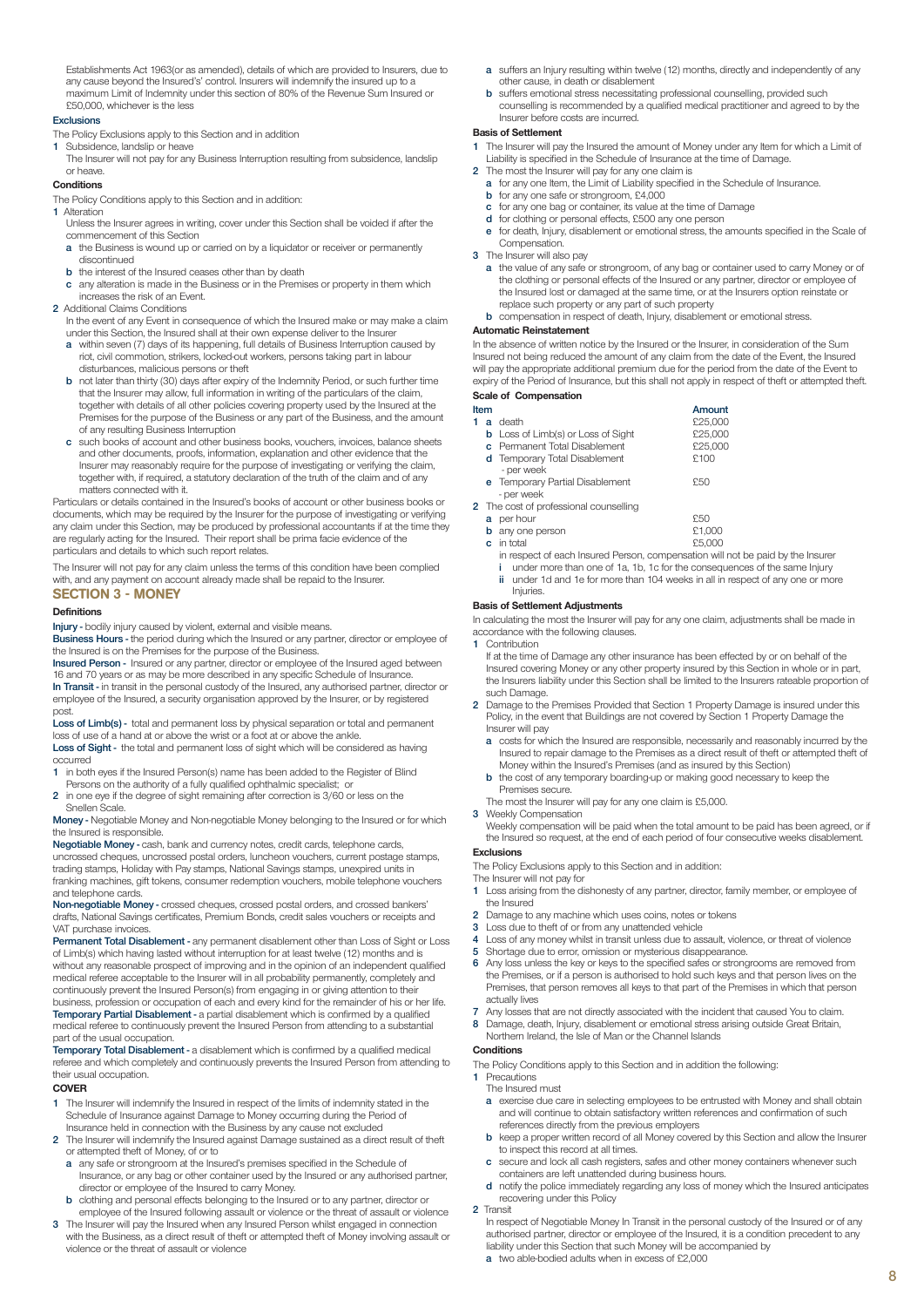- **b** three able-bodied adults when in excess of £4,000
- **c** a professional security company when in excess of £15,000 unless otherwise agreed by the Insurer in writing or amended by a clause applicable to this Section as specified in the Schedule of Insurance.
- **3** Additional Claims Conditions
	- **a** In the event of Injury or emotional stress the Insured Person must as soon as possible after the Injury has occurred, consult a qualified medical
		- practitioner and follow the advice of such practitioner
		- submit to any medical examination made on behalf of the Insurer
		- **iii** in the event of a claim being made for the cost of professional counselling, supply the Insurer with a recommendation for treatment in writing by a qualified medical practitioner
- **b** In the event of the death of an Insured Person as a result of Injury the Insurer shall be entitled, at the Insurers expense, to arrange a post-mortem examination.
- The Insurer will not pay for any claim unless the terms of this Condition have been complied with.

### **Section 4 - Own Goods in Transit**

#### **Definitions**

Goods - goods, excluding any animal, belonging to the Insured or held by the Insured in trust and for which the Insured is responsible.

**Territorial Limits -** Great Britain, Northern Ireland, the Isle of Man or the Channel Islands, including sea or air transits between these territories.

- **Transit** carrying Goods in connection with the Business
- 
- including the loading and unloading of Goods temporary storage of Goods in warehousing during transit, for up to thirty (30) days. **Vehicle -** any vehicle owned or operated by the Insured.

#### **Cover**

The Insurer will pay the Insured for

- **1** Damage or loss to Goods in Transit within the Territorial Limits<br>**2** Damage to the clothing or personal effects of the driver of any
- **2** Damage to the clothing or personal effects of the driver of any Vehicle or of any other person authorised to be in the Vehicle.

#### **Basis of Settlement**

- **1** The most the Insurer will pay for any one claim or series of claims arising out of any one occurrence of Damage is
	- **a** the maximum in any one Vehicle, the maximum any one loss, or any other limit of liability specified in the Schedule of Insurance.
	- **b** for clothing or personal effects, £500 per person
- **2** The Insurer will pay the Insured the market value of the Goods in Transit at the time of Damage up to the limit of liability specified in the Schedule of Insurance.
- **3** The Insurer will also pay the value of clothing or personal effects of the driver of any Vehicle or of any other person authorised to be in the Vehicle at the time of Damage.

#### **Automatic Reinstatement**

In the absence of written notice by the Insured or the Insurer, in consideration of the Sum Insured not being reduced by the amount of any claim from the date of the Event, the Insured will pay the appropriate additional premium due for the period from the date of the Event to expiry of the Period of Insurance, but his shall not apply in respect of theft or attempted theft.

### **Basis of Settlement Adjustments**

In calculating the most the Insurer will pay for any one claim, adjustments shall be made in accordance with the following clauses

### **1** Sheets and Ropes

- In respect of Vehicles, cover includes Damage to sheets, ropes, packing materials and the like, but excluding Damage due to unexplained shortage or disappearance, wear and tear or depreciation.
- **2** Additional Vehicles

Cover includes Damage to Goods in any additional Vehicle not specified in the Schedule of Insurance up to an amount of £2,000 any one claim, or as stated in the Schedule of Insurance provided that the Insured shall advise the Insurer of the acquisition of such additional Vehicle within 21 days of its acquisition and pay any additional premium equired by the Insurer.

**3** Substitute Vehicles

Cover includes Damage to Goods arising out of the use of any vehicle in substitution by the Insured whilst any Vehicle is undergoing service or repair, up to the amount of the Limit of Liability specified in the Schedule of Insurance applicable to the Vehicle undergoing service or repair.

- **4** Transshipment and Debris Removal Costs
	- Cover includes costs and expenses necessarily and reasonably incurred in
	- **a** transhipment and recovery of Goods following collision or overturning of the conveying Vehicle, or impact with any object by the conveying Vehicle
	- **b** removal of debris and site clearance following Damage to Goods, up to an amount of £2,000 any one claim. The Insurer will not pay for such costs and expenses arising from pollution or contamination of or to property not insured by this Section.

#### **Exclusions**

**9**

The Policy Exclusions apply to this Section and in addition:

- The Insurer will not pay for **1** Damage in respect of any property more specifically insured
- **2** Damage due to
- **a** depreciation, deterioration or contamination, unless caused by accident to the conveying vehicle
- **b** inherent vice, leakage or ordinary loss in weight or volume
- **c** bruising, scratching, chipping, denting, rust oxidization or discolouration **d** mechanical or electrical breakdown. failure or derangement mechanical or electrical breakdown, failure or derangement
- faults in processing or the insufficiency or unsuitability of packing or preparation **f** delay or loss of market
- **3** Damage to the contents of any package not involving outward and visible Damage to the package
- **4** Damage in respect of Goods in any open sided, curtain sided, open top or soft top Vehicle or trailer due to
- **a** water or atmospheric conditions
- **b** theft unless such Vehicle or trailer is stolen at the same time
- **5** Damage in respect of jewellery, precious stones, precious metals, bullion, furs, works of art, rare books, Money, bonds, securities of any description, deeds, documents, manuscripts, business books, plans, designs, livestock or the Insured's own machinery and plant ( other than tools if specified in the Schedule of Insurance)
- **Damage to the Property Insured caused by theft or attempted theft of such property from** an unattended Vehicle unless such vehicle is protected as described under the terms of Section Condition 2 of this Section

**7** Any losses that are not directly associated with the incident that caused You to claim, other than any condition of average and salvage charges for which the Insured becomes liable in respect of any Transit insured by this Section

#### **8** the Excess.

- **Conditions**
- The Policy Conditions apply to this Section and in addition:
- **1** Precautions The Insured must
	- **a** install any additional protections to any Vehicle asked for by the Insurer
	- **b** exercise due care in selecting employees to be entrusted with Vehicles or Goods.
	- **c** ensure that Vehicles are maintained in roadworthy condition
- **2** Vehicle Protections
- Whenever Property Insured is left in unattended Vehicles, the Insured must ensure that **a** all security locks, alarms and other security devices are maintained in an efficient working condition
- **b** all reasonable measures are taken to ensure that property insured are kept in secure conditions in any unattended Vehicle
- **c** Vehicles are contained in a securely locked building if left unattended overnight (for the purpose of this Section overnight shall mean from 9.00pm or whenever the is vehicle last occupied whichever the earlier; to 6.00am or until the vehicle is first used which ever is the later.
- **3** Additional Claims Condition

In the case of Transit by road or rail carrier or by post, immediately the Insured becomes aware of any occurrence giving rise to or likely to give rise to a claim under this Section, the Insured shall take all practicable steps to notify the carrier concerned of any Damage within the time limits for notification of claims stipulated in the applicable conditions of carriage or contract.

#### **Section 5 - Specified All Risks**

#### **Definitions**

**Damage/Damaged -** accidental loss or destruction of or damage **Premises -** Buildings at the address or addresses shown in the Schedule of Insurance, including their grounds, all within the boundaries for which the Insured are responsible and being, unless more specifically described in the Schedule of Insurance, occupied solely by the Insured for the purpose of the Business.

**Property/Property Insured -** property described in the Schedule of Insurance. **Territorial Limits -**

#### **a** the Premises

- **b** anywhere within Great Britain, Northern Ireland, the Isle of Man or the Channel Islands **c** anywhere within countries of the European Union.
- **d** World Wide **Vehicle -** any vehicle owned or operated by the Insured.

#### **Cover**

The Insurer will pay the Insured for Damage to Property Insured described in the Schedule of Insurance, whilst within the Territorial Limits specified in the Schedule of Insurance occurring during the Period of Insurance.

#### **Basis of Settlement**

- **1** The Insurer will pay the Insured the value of the Property Insured at the time of its Damage, or at the Insurer's option will reinstate or replace such Property or any part of such **Property**
- **2** The most the Insurer will pay for any one claim is
- **a** the Total Sum Insured, or for each item its individual Sum Insured, at the time of Damage
- **b** the amount of the Sum Insured remaining after deduction for any other Damage occurring during the same Period of Insurance, unless the Insurer agrees to reinstate any such Sum Insured.

#### **Automatic Reinstatement**

In the absence of written notice by the Insured or the Insurer, in consideration of the Sum Insured not being reduced by the amount of any claim from the date of the Event, the Insured will pay the appropriate additional premium due for the period from the date of the Event to expiry of the Period of Insurance, but this shall not apply in respect of theft or attempted theft.

#### **Basis of Settlement Adjustments**

In calculating the most the Insurer will pay for any one claim, adjustments shall be made in accordance with the following clauses.

**1** Average (Underinsurance)

If at the time of Damage the Sum Insured for any item is less than the value of the item covered by such Sum Insured, the amount payable by the Insurer will be proportionately reduced.

**2** Contribution and Average

If at the time of Damage any other insurance has been effected by or on behalf of the Insured covering any of the Property Damaged, the Insurer's liability under this Section shall be limited to the Insurer's rateable proportion of such Damage. If such other insurance is subject to average (underinsurance), this Section if not already subject to average shall be subject to average in like manner. If such other insurance is subject to any provision which excludes it from ranking concurrently with this Section, either in whole or in part, or from contributing rateably, the liability of the Insurer under this Section shall be limited to that proportion of the Damage which the Sum Insured for this Section bears to the value of the Property.

**3** Data Processing and Ancillary Equipment

Cover includes Damage to data processing and ancillary equipment caused by dryness or dampness of atmosphere, extremes of temperature, corrosion or rust, if directly resulting from Damage to any air conditioning facilities.

**4** Interested Parties

The Insurer agrees to note the interest of any party notifying their interest in any of the Property Insured in writing, the nature and extent of such interest to be disclosed in the event of Damage.

#### **Exclusions**

The Policy Exclusions apply to the Section and in addition:

**b** rot, mildew, rust, corrosion, frost, pollution or contamination **c** bruising, scratching, chipping, denting, rust oxidisation or discolouration

**g** faulty manipulation, design, plan, specification or materials

**e** dyeing, cleaning, repair, renovation **f** electronic, electrical or mechanical breakdown, failure or derangement

The Insurer will not pay for

**1** Damage caused by or arising from **a** wear and tear, inherent defect

**d** insects, woodworm, vermin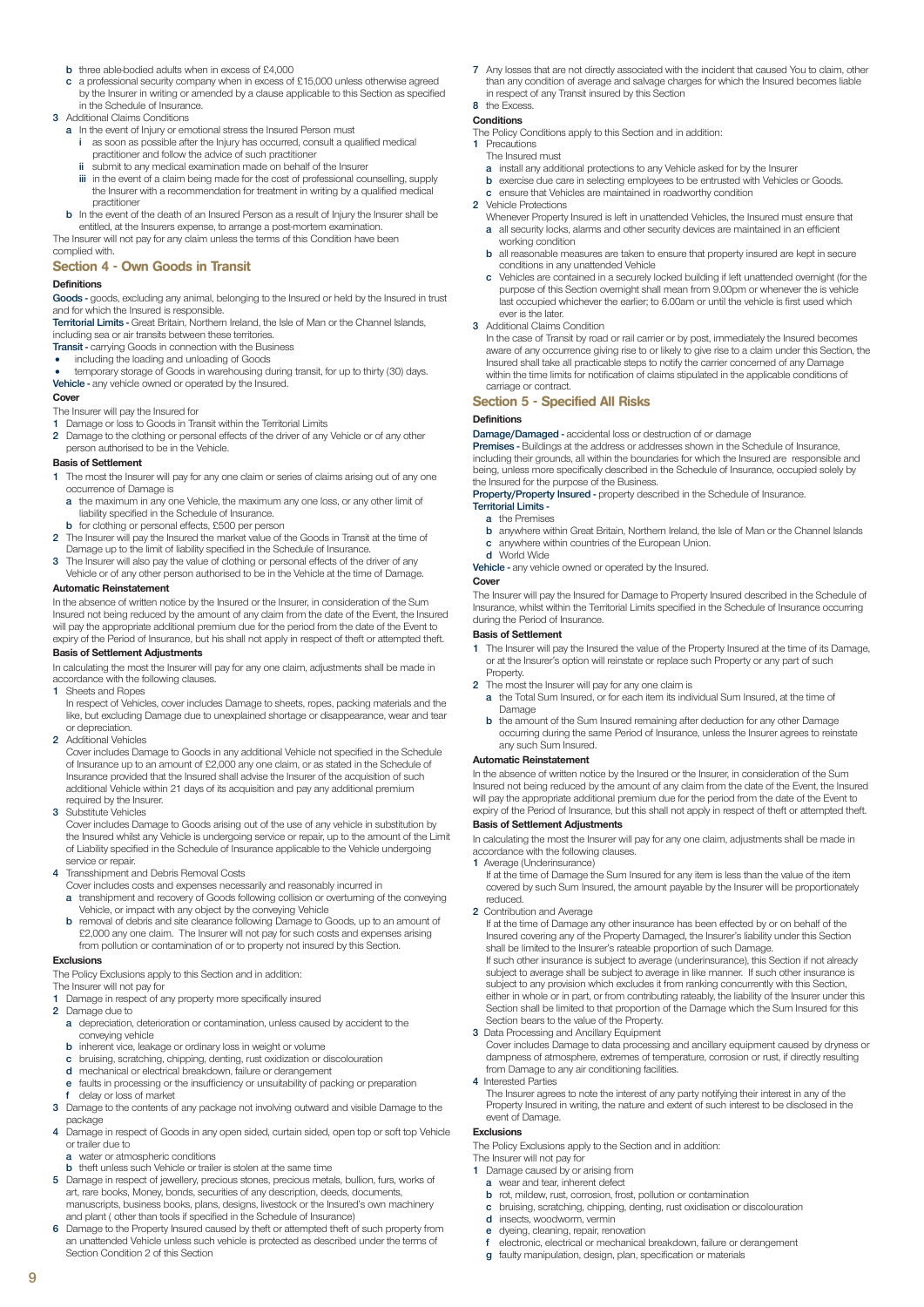**h** gradual deterioration, market depreciation

- any losses that are not directly associated with the incident that caused You to claim
- **2** Damage to Property Insured caused by its undergoing any process involving the application of heat
- **3** Damage suffered by the Insured as a result of being deceived into knowingly parting with **Property**
- **4** Damage to the Property Insured caused by theft or attempted theft of such property from an unattended Vehicle unless such vehicle is protected as described under the terms of Section Condition 1 of this Section
- **5** Damage not occurring within the Territorial Limits specified in the Schedule of Insurance **6** the Excess.

#### **Conditions**

The Policy Conditions apply to this Section and in addition:

**1** Vehicle Protections

- Whenever Property Insured is left in unattended Vehicles, the Insured must ensure that **a** all security locks, alarms and other security devices are maintained in an efficient
- working condition
- **b** all doors are locked, windows and other openings closed and securely fastened and all intruder alarm installations and other security devices are made operative whenever the Vehicles are left unattended
- **c** Vehicles are contained in a securely locked building if left unattended overnight (for the purpose of this Section overnight shall mean from 9.00pm or whenever the is Vehicle was last occupied whichever the earlier; to 6.00am or until the Vehicle is first used whichever is the later).
- **2** Additional Claims Condition
- The Insurer will not pay for any claim for Damage which is not notified to the Insurer within thirty (30) days of the occurrence of such Damage.
- **3** Reinstatement
	- If any Property is to be reinstated or replaced by the Insurer, the Insured shall at their own expense provide all documents, books and information as may reasonably be required. The Insurer shall not be bound to reinstate exactly, but only as circumstances permit, and in a reasonably sufficient manner, and shall not in any case be bound to expend for any one item of this Section more than its Sum Insured.

### **Section 6 - Frozen Food**

#### **Cover**

The Insurer will pay the Insured for loss or damage to stock in a deep freeze cabinet or frozen food cabinet in the Premises caused by deterioration or putrefaction as a result of

- **a** a rise or fall in temperature due to **i** breakdown of the refrigeration plant or accidental damage to the cabinet
	- failure of any thermostatic or automatic controlling device of the cabinet due to inherent defect
	- **iii** failure of the public electricity supply which is not due to the deliberate act of the supply company
- **b** contamination by refrigerant or refrigerant fumes
	- Provided that
	- **i** the driving motor of the cabinet does not exceed 2 h.p.

**ii** the age of the cabinet does not exceed 10 years IN ADDITION the Insurer will pay the Insured for loss or damage to stock elsewhere in the

Premises which would normally have been in the cabinet but for the happening of the event giving rise to the deterioration or putrefaction.

#### **Exclusions**

Exclusions apply to this Section and in addition the Insurer will not pay for

- Loss or damage arising from
- **1** damage, defects or defective insulation due to the wearing or wearing out of any part of a machine caused by or naturally arising from ordinary usage or working
- **2** loss of use or any other losses not directly associated with the incident that caused You to claim

#### **Basis of Settlement**

- **1** The Insurers liability under this Section for loss or damage to the Stock shall not exceed in any one Period of Insurance the Sum Insured stated in the Schedule of Insurance or £1,000 in respect of any one cabinet whichever is the lesser.
- **2** The Sum Insured on the Stock Insured by this Section is subject to Average.
	- This means that, if at the commencement of any loss or damage by any cause Insured under this section, the cost of replacing the Stock is greater than the Sum Insured, then You shall be considered as being Your own insurer for the difference and shall bear a rateable share of the loss or damage accordingly.

### **Section 7 - Employer's Liability**

#### **Definitions**

**Business -** the Business specified in the Schedule of Insurance conducted solely from Great

- Britain, Northern Ireland, the Isle of Man or the Channel Islands and including **1** the ownership, maintenance and repair of Premises used in connection therewith
- **2** the provision and management of canteen, social, sports or welfare organisations for the benefit of Employees and the ambulance, first aid, fire, medical and security services of the Insured
- **3** the execution of private duties by Employees for any partner, director or senior official of the Insured.

#### **Employee -**

- **1** any person under a contract of service or apprenticeship with the Insured
- **2** any of the following persons whilst working for the Insured in connection with the Business **a** any labour master or labour only subcontractor or person supplied by him **b** any self-employed person providing labour only
	- **c** any trainee or person undergoing work experience
	- **d** any voluntary helper
- **e** any person who is borrowed by or hired to the Insured.

**Injury -** bodily injury, death, disease, illness, mental injury or nervous shock. **Limit of Indemnity -** limit of indemnity specified in the Schedule of Insurance.

### **Offshore Installations -**

- **1** any installation in the sea or tidal waters which is intended for underwater exploitation of
- mineral resources or exploration with a view to such exploitation **2** any installation in the sea or tidal waters which is intended for the storage or recovery
- of gas
- **3** any pipe or system or pipes in the sea or tidal waters
- **4** any installation which is intended to provide accommodation for persons who work on or from the locations specified in 1, 2 or 3 of this definition.

#### **Territorial Limits -**

- **1** Great Britain, Northern Ireland, the Isle of Man and the Channel Islands
- **2** elsewhere in the world in respect of Injury sustained by any Employee resident within Great Britain, Northern Ireland, the Isle of Man and the Channel Islands and caused whilst such Employee is temporarily employed outside these territories provided that any action for compensation in respect of such Injury is brought in a court of law within the said territories or any other member country of the European Union.

#### **Act of Terrorism -**

any act including but not limited to the use of force or violence and/or threat thereof of any person or group(s) of persons whether acting alone or on behalf of or in connection with any organisation(s) or government(s) committed for political religious ideological or similar purposes including the intention to influence any government and/or put the public or any section of the public in fear.

#### **Cover**

The Insurer will indemnify the Insured against their legal liability to pay compensation and claimants' costs and expenses in respect of Injury sustained by an Employee arising out of and in the course of the employment or engagement of such person by the Insured in connection with the Business and caused within the Territorial Limits during the Period of Insurance.

### **Costs and Expenses**

In addition the Insurer will pay costs and expenses incurred by the Insurer or with the written consent of the Insurer

- **1** in connection with the defence of any claim **2** for representation of the Insured
	- **a** at any coroner's inquest or fatal accident inquiry in respect of death
	- **b** at proceedings in any court of summary jurisdiction or on indictment in any higher court in respect of any alleged breach of statutory duty resulting in Injury which may be the subject of indemnity under this Section.

#### **Limit of Indemnity**

**a** The Insurer's liability for all compensation, costs and expenses payable (including interest thereon and the costs of defending a Health and Safety legislation prosecution) in respect of any one claim or series of claims arising out of one occurrence shall not exceed the Limit of Indemnity.

#### **Extensions**

- **1** Indemnity to Other Parties
	- If the Insured so requests the Insurer will indemnify the following parties
	- **a** any officer or committee member or other member of the Insured's canteen, social, sports or welfare organisation or ambulance, first aid, fire medical or security services against liability incurred in such capacity
	- **b** any partner, director or Employee of the Insured against liability incurred in such capacity and in respect of which the Insured would have been entitled to indemnity under this Section if the claim had been made against the Insured as though each party was individually named as the Insured in this Section
	- **c** any principal for whom the Insured have agreed to execute work under contract or agreement against liability arising out of the performance of such work by the Insured and in respect of which the Insured are legally liable and would have been entitled to indemnity under this Section if the claim had been made against the Insured Provided that
		- **i** each such party shall observe, fulfil and be subject to the terms and conditions of this Section in so far as they can apply
		- **ii** the Insurer's liability to the Insured and all parties indemnified shall not exceed in total the Limit of Indemnity.
- **2** Health and Safety at Work Legal Defence Costs

The Insurer will indemnify the Insured and if the Insured so request any partner, director or Employee of the Insured in the terms of this Section in respect of

- **a** costs and expenses incurred with the Insurer's written consent
- **b** costs and expenses of the prosecution awarded against any such party and in connection with criminal proceedings or an appeal against conviction arising from such proceedings brought in respect of any offence under the Health and Safety at Work etc. Act 1974 or the Health and Safety at Work (Northern Ireland) Order 1978 committed or alleged to have been committed during the Period of Insurance in connection with the Business

Provided that

- **i** the proceedings relate to the health, safety or welfare of any Employee<br>**ii** the losurer shall have the conduct and control of all the said proceeding
- **ii** the Insurer shall have the conduct and control of all the said proceedings and appeals
- the Insurer will not pay for
- **a** fines or penalties of any kind
- **b** proceedings or appeals in respect of any deliberate act or omission **c** costs or expenses insured by any other policy.
- **3** Unsatisfied court Judgements

If a judgement for compensation or costs in respect of Injury sustained by any Employee arising out of and in the course of employment or engagement by the Insured in connection with the Business and caused within the Territorial Limits during the Period of

- Insurance **a** is obtained by such Employee in any court situate within Great Britain, Northern Ireland, the Isle of Man and the Channel Islands against any person or corporate body
- domiciled or operating from premises within such territories and **b** remains wholly or partly unsatisfied six (6) months after the date of such judgement the Insurer will if the Insured so request pay to the said Employee the amount of any such compensation and costs to the extent that they remain unsatisfied
- Provided that
- there is no appeal outstanding
- the Employee shall have assigned the judgement to the Insurer **iii** this Section was shown in the Schedule of insurance at the time of the Injury.
- **4** Court Attendance Compensation
- If during the Period of Insurance any partner director or Employee of the Insured is required to attend court as a witness at the request of the Insurer in connection with a claim which is the subject of indemnity under this Section the Insurer will pay compensation to the Insured on the following scale for each day that attendance is required

**10**

- **a** any director or partner **EXECO**<br> **b** any Employee **EXECO**
- **b** any Employee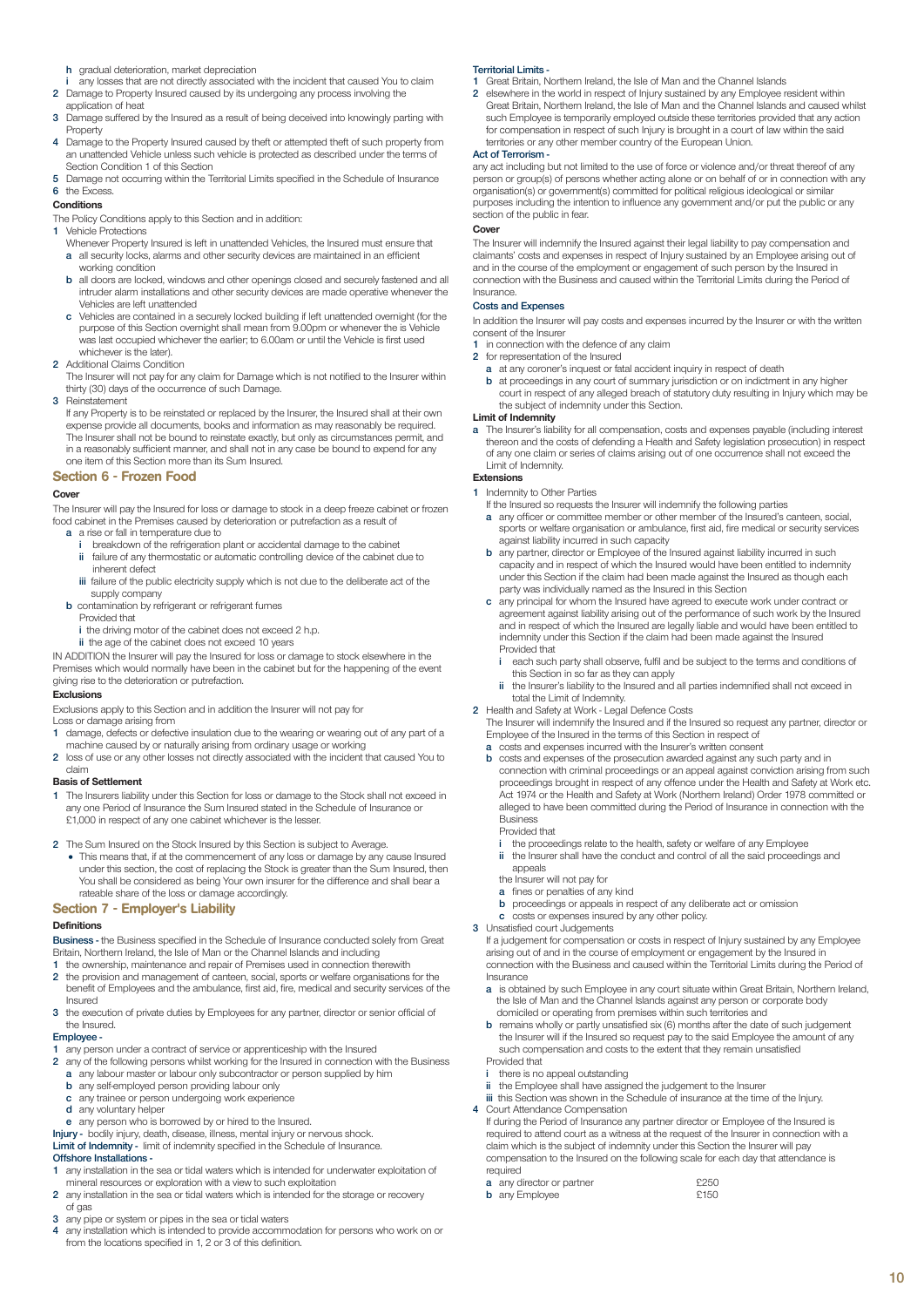#### **Exclusions**

- The Policy Exclusions apply to this Section and in addition it does not cover:
- **1** Mechanically Propelled Vehicles
- Liability in respect of Injury to any Employee arising out of the ownership possession or use by or on behalf of the Insured of any mechanically propelled vehicle or trailer attached thereto if such liability is required by any road traffic legislation to be the subject of compulsory insurance or other security.
- **2** Offshore Installations
- Liability in respect of Injury to any Employee who is working on visiting or travelling to or from Offshore Installations.
- **3** Terrorism
- Liability arising out of Terrorism except to the extent that an indemnity is deemed to be required in accordance with the provisions of any law relating to compulsory insurance of liability to employees, in which case a sub-limit of £5,000,000 shall apply
- **4** Asbestos
- Liability arising out of or related to the manufacture mining processing distribution testing remediation removal storage disposal sale use or exposure to asbestos or materials or products containing asbestos, except to the extent that an indemnity is deemed to be required in accordance with the provisions of any law relating to compulsory insurance of liability to employees, in which case a sub-Limit of Indemnity of £5,000,000 shall apply.

It is a condition precedent to the liability of Insurers that the Insured do not manufacture mine process distribute test remediate remove store dispose sell or use asbestos or materials or products containing asbestos.

#### **Conditions**

The Policy Conditions 1-8, 10, 11, 21 and 22 apply to this Section and in addition the following: **1** Compulsory Insurance Legislation

- The indemnity granted by this Section is deemed to be in accordance with the provisions of any law relating to compulsory insurance of liability to Employees in Great Britain, Northern Ireland, the Isle of Man and the Channel Islands but the Insured shall repay to the Insurer all sums paid by the Insurer which the Insurer would not have been liable to pay but for the provisions of such law.
- **2** Certificate of Employers' Liability

If this Policy or Section is cancelled any certificate of Employers' Liability insurance issued hereunder is similarly cancelled from the same date.

**3** Alteration

If at any time anything shall occur or be done which materially affects the risk insured the Insured shall give immediate notice in writing to the Insurer. **4** Discharge of Liability

The insurer may pay to the Insured in the event of any one claim or series of claims arising out of one occurrence the specified Limit of Indemnity in respect thereof (after deducting there from any sums already paid) or any lesser amount for which the claim(s) can be settled and thereafter be under no further liability in respect of such claim or series of claims arising out of one occurrence except for the amount of any costs and expenses incurred prior to the date of the payment.

- **5** Other Insurances
- The Insurer will not indemnify the Insured in respect of liability which is insured by or would but for the existence of this Section be insured by any other policy or section except in respect of any excess beyond the amount payable under such other policy or section had this Section not been effected

#### **SECTION 8 - Public, Products Liability and Professional Indemnity Definitions**

**Business -** the Business specified in the Schedule of Insurance conducted solely from Great Britain, Northern Ireland, the Isle of Man or the Channel Islands and including

- **1** the ownership, maintenance and repair of Premises used in connection therewith **2** the provision and management of canteen, social, sports or welfare organisations for the
- benefit of Employees and the ambulance, first aid, fire, medical and security services of the Insured
- **3** the execution of private duties by Employees for any partner director or senior official of the Insured.

#### **Employee -**

- **1** any person under a contract of service or apprenticeship with the Insured
- **2** any of the following persons whilst working for the Insured in connection with the Business any labour master or labour only subcontractor or person supplied by him
- **b** any self-employed person providing labour only
- **c** any trainee or person undergoing work experience **d** any voluntary helper
- 
- **e** any person who is borrowed by or hired to the Insurer.

### **Injury -**

**1** bodily injury, death, disease, illness, mental injury or nervous shock

- **2** invasion of the right of privacy, false arrest, false imprisonment, false eviction or malicious prosecution of any person.
- **Limit of Indemnity -** the limit of indemnity specified in the Schedule of Insurance

#### **Offshore Installations -**

- **1** any installation in the sea or tidal waters which is intended for underwater exploitation of mineral resources or exploration with a view to such exploitation
- **2** any installation in the sea or tidal waters which is intended for the storage or recovery
- of gas
- **3** any pipe or system of pipes in the sea or tidal waters
- **4** any installation which is intended to provide accommodation for persons who work on or from the locations specified in 1,2 or 3 of the definitions.

#### **Pollution or Contamination -**

- **1** all pollution or contamination of buildings or other structures or of water or land or the atmosphere and
- **2** all Injury, or Damage directly or indirectly caused by such pollution or contamination. All pollution or contamination which arises out of or in connection with one incident shall be deemed to have occurred at the time such incident takes place.
- **Products -** any goods or other material property (including their containers, packaging, labelling and instructions for use) sold, supplied, delivered, installed, erected, repaired, altered, treated or tested by the Insured in connection with the Business and not in the charge or control of the Insured.

#### **Territorial Limits -**

**11**

**1** Great Britain, Northern Ireland, the Isle of Man and the Channel Islands **2** any other member country of the European Union

- 
- **3** elsewhere in the world in respect of Injury, Damage caused by or arising from
- **a** non-manual activities of any partner, director or Employee of the Insured normally resident within Great Britain, Northern Ireland, the Isle of Man and the Channel Islands and occurring during any journey or temporary visit **b** Products

**Act of Terrorism -** any act including but not limited to the use of force or violence and/or threat thereof of any person or group(s) of persons whether acting alone or on behalf of or in connection with any organization(s) or government(s) committed for political religious ideological or similar purposes including the intention to influence any government and/or put the public or any section of the public in fear.

### **Item 1 Public Liability**

**Cover**

The Insurer will indemnify the Insured against their legal liability to pay compensation and claimants' costs and expenses in respect of accidental

- 1 Injury to any person<br>2 Damage to material
- **2** Damage to material property
- **3** Nuisance, trespass, obstruction or interference with any right of way, light, air or water occurring within the Territorial Limits during the Period of Insurance in connection with the Business and not caused by or rising from Products

#### **Item 2 Products Liability**

The Insurer will indemnify the Insured against legal liability to pay compensation and claimants' costs and expenses in respect of accidental

- **1** Injury to any person<br>**2** Damage to material
- **2** Damage to material property including any animal occurring during the Period of Insurance and caused by or arising from Products

#### **Costs and Expenses**

In respect of Item 1 and 2 the Insurer will in addition pay costs and expenses incurred by the Insured with the written consent of the Insurer

- **1** in connection with the defence of any claim
- **2** for representation of the Insured
- **a** at any coroner's inquest or fatal accident inquiry in respect of death **b** at proceedings in any court of summary jurisdiction or on indictment in any higher
	- court in respect of any alleged breach of statutory duty resulting in Injury or Damage which may be the subject of indemnity under this Section.

#### **Limit of Indemnity**

Public and Products Liability Item 1 and Item 2

The Insurers' total liability to pay damages (including claimants' costs, fees and expenses) shall not exceed the sum stated in the Schedule of Insurance against each Item in respect of any one occurrence or series of occurrences arising from one originating cause Provided always that the Limit of Indemnity:

- **1.1.1.** under Item 1 in respect of liability arising out of Pollution applies to the total amount of damages (including claimants' costs, fees and expenses) payable in respect of all occurrences during the Period of Insurance
- **1.1.2.** under Item 2 applies to the total amount of damages (including claimants' costs, fees and expenses) payable in respect of all occurrences during the Period of Insurance.

### **Extensions**

- **1** Indemnity to Other Parties If the Insured so requests the Insurer will indemnify the following parties
	- **a** any officer or committee member or other member of the Insured's canteen, social, sports or welfare organisation or ambulance, first aid, fire, medical or security services against liability incurred in such capacity
	- **b** any partner, director or Employee of the Insured against liability incurred in such capacity and in respect of which the Insured would have been entitled to indemnity under this Section if the claim had been made against the Insured as though each party were individually named as the Insured in this Section
	- **c** any principal for whom the Insured have agreed to execute work under contract or agreement against liability arising out of the performance of such work by the Insured and in respect of which the Insured are legally liable and would have been entitled to indemnity under this Section if the claim had been made against the Insured Provided that
		- **i** each such party shall observe fulfil and be subject to the terms and conditions of
		- this Section in so far as they can apply **ii** the Insurer's liability to the Insured and all parties indemnified shall not exceed in total the Limit of indemnity.

#### **2** Cross Liabilities and Member to Member

- **a** If more than one party is named as the Insured this Section shall apply as though each were insured separately provided that the Insurer's liability to all parties indemnified shall not exceed in total the Limit of Indemnity.
- **b** Where applicable and solely for the purpose of this Section of the policy, the "Insured" stated in the Schedule of Insurance shall include: "The Committee, Officers, Members for the time being"

As a consequence the Insurers will indemnify each party as though a separate policy has been issued to each of them.

- Provided that
	- **i** each such party shall observe fulfil and be subject to the terms and conditions of this Section in so far as they can apply
	- **ii** the Insurer's liability to the Insured and all parties indemnified shall not exceed in total the Limit of Indemnity.

**3** Overseas Personal Liability

The Business is extended to include personal activities (not connected with any gainful occupation or profession nor with the ownership or tenure of any land or building) of any partner, director or Employee of the Insured or family member of such partner director or Employee normally resident within Great Britain, Northern Ireland, the Isle of Man and the Channel Islands in the course of any journey or temporary visit to any other country made in connection with the Business.

**4** Motor Contingent Liability

The Insurer will indemnify the Insured in the terms of this Section against liability arising out of the use in connection with the Business of any vehicle not owned provided or being driven by the Insured but this Section does not cover liability **a** in respect of Damage to such vehicle

- 
- **b** arising out of any such use in any country outside the European Union
- incurred by any party other than the Insured **d** incurred by any party identified in Extension 1 (Indemnity to Other Parties), paragraph b, other than an Employee
- For the purpose of this cover Exclusion 1 of this Section does not apply.
- **5** Health and Safety at Work Legal Defence Costs The Insurer will indemnify the Insured and if the Insured so request any partner, director or
	- Employee of the Insured in the terms of this Section in respect of **a** costs and expenses incurred with the Insurer's written consent
	-
	- **b** costs and expenses of the prosecution awarded against any such party in connection with criminal proceedings or an appeal against conviction arising from such proceedings brought in respect of any offence under the Health and Safety at Work etc Act 1974 or the Health and Safety at Work (Northern Ireland) Order 1978 committed or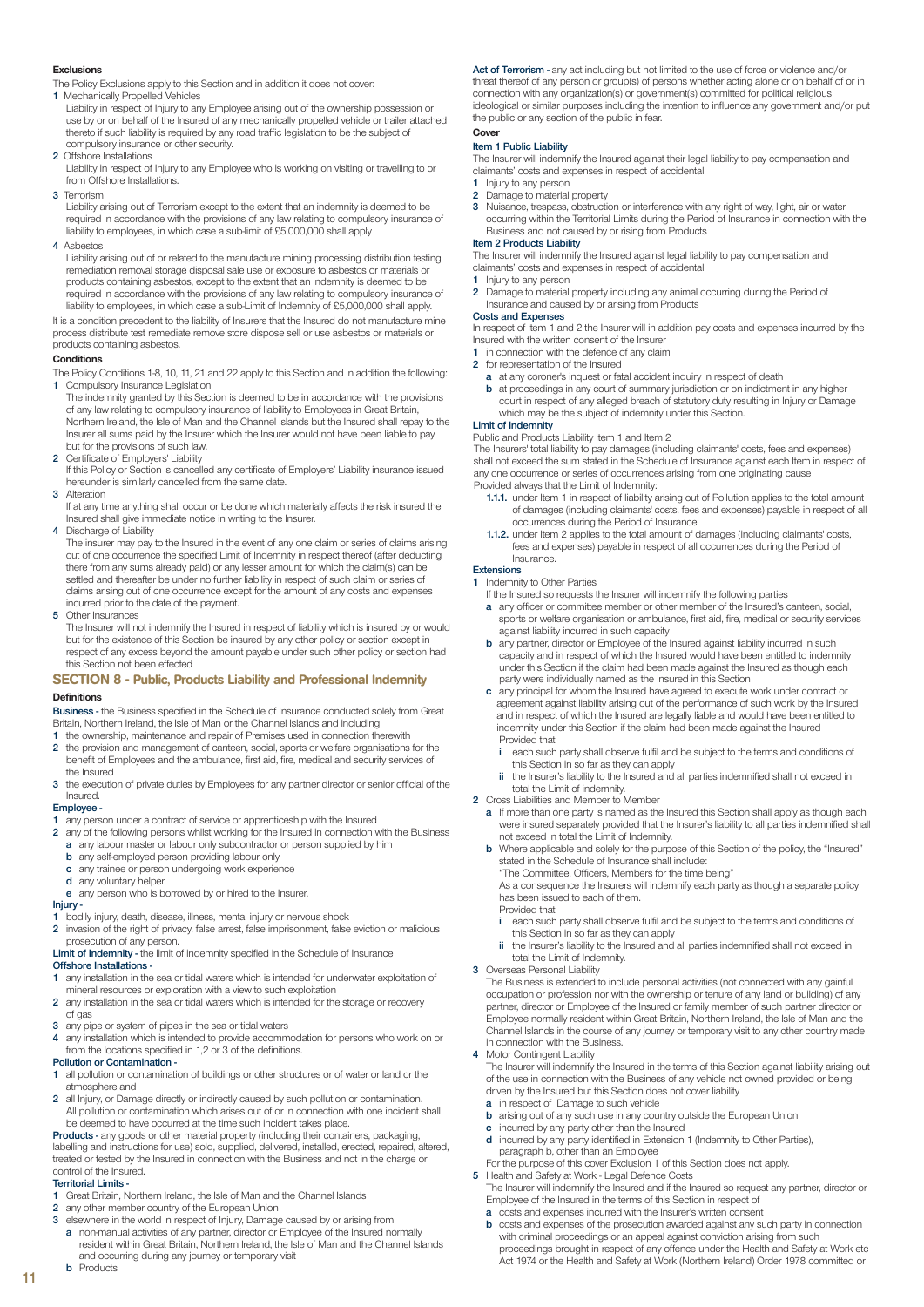alleged to have been committed during the Period of Insurance in connection with the Business Provided that

- **i** the proceedings relate to the health, safety or welfare of any person other than an Employee
- **ii** the Insurer shall have the conduct and control of all the said proceedings and appeals
- The Insurer will not pay for **a** fines or penalties of any kind
- **b** proceedings or appeals in respect of any deliberate act or omission
- **c** costs or expenses insured by any other insurance.
- **6** Data Protection
	- **a** The Insurer will indemnify the Insured and at the Insured's request any partner, director or Employee of the Insured against the sums which the Insured or any director, partner or Employee of the Insured become(s) legally liable to pay as compensation, under Section(s) 22 and/or 23 of the Data Protection Act 1984 as amended by the Data Protection Act 1998, for damage or distress caused in connection with the Business during the Period of Insurance. Provided that the Insured is **in a registered user in accordance with data protection legislation**
	-
	- **ii** not in business as a data processing bureau.
	- **b** The total amount payable including all costs and expenses under this paragraph in respect of all claims occurring during any one Period of Insurance is limited to £250,000.
	- **c** The Insurer will not pay for
		- **i** any Damage or distress caused by any deliberate act or omission by the Insured the result of which could reasonably have been expected by the Insured having regard to the nature and circumstances of such act or omission
		- any Damage or distress caused by any act of fraud or dishonesty
		- **iii** the costs and expenses of rectifying, rewriting or erasing data
		- **iv** liability arising from the recording, processing or provision of data for reward or to determine the financial status of any person
- **v** the payment of fines or penalties **7** Defective Premises Act 1972

The Insurer will indemnify the Insured in the terms of this Section against liability incurred by the Insured under Section 3 of the Defective Premises Act 1972 or Section 5 of the Defective Premises (Northern Ireland) Order 1975 in connection with premises or land disposed of by the Insured

The Insurer will not pay for

- 
- a the cost of rectifying any Damage or defect in the premises or land disposed of<br>b liability for which the Insured is entitled to indemnity under any other insurance.<br>8 Consumer Protection and Food Safety Acts Legal Def
- The Insurer will indemnify the Insured and if the Insured so request any partner, director or Employee of the Insured in the terms of this Section in respect of legal costs and expenses incurred with the written consent of the Insurer in connection with the defence of any criminal proceedings or an appeal against conviction arising from such proceedings brought in respect of any offence under
	- Part 2 of the Consumer Protection Act 1987 or
	-

**b** Section(s) 7, 8, 14 and/or 15 of the Food Safety Act 1990 committed or alleged to have been committed during the Period of Insurance in connection with the Business provided that the Insurer shall have the conduct and control of all the said proceedings and appeals.

- The Insurer will not pay for
- 
- **i** fines or penalties of any kind **ii** proceedings or appeals in respect of any deliberate act or omission
- **iii** costs or expenses insured by any other policy. **9** Court Attendance Compensation

If during the Period of Insurance any partner director or Employee of the Insured is required to attend court as a witness at the request of the Insurer in connection with a claim which is the subject of indemnity under this Section the Insurer will pay compensation to the Insured on the following scale for each

| <b>CONTINUES IN THE REPORT OF A LIGHTER OF A LIGHTER COMPOSITION</b> |      |  |
|----------------------------------------------------------------------|------|--|
| <b>a</b> any director or partner                                     | £250 |  |
| <b>b</b> any Employee                                                | £150 |  |
| <b>10 Contractual Liability</b>                                      |      |  |

- 
- In respect of liability assumed by the Insured by a contract or agreement entered into by the Insured and which would not have attached in the absence of such contract or agreement the indemnity provided by this Section shall only apply if the sole conduct and control of any claim is vested in the Insurer provided that the Insurer shall not in any event provide indemnity
- **a** under Exclusion 9a of this Section except as stated therein
- **b** in respect of liquidated damages or fines or damages imposed by or payable under any penalty clause.
- **11** Professional Indemnity (Only operative if shown on your Schedule of Insurance)
	- The Insurer will indemnify
	- **a** the Insured named in the Schedule of Insurance
	- **b** any Employee of the Insured

against all amounts which the Insured or such Employee shall become legally liable to pay as compensation and claimants costs and expenses in respect of claims first made in writing against the Insured and notified to the Insurer during the Period of Insurance or within 30 days of the expiry of such Period of Insurance for breach of professional duty by reason of negligence, error or omission happening in connection with the Business and occurring **i** during any Period of Insurance

**ii** within Great Britain Northern Ireland the Channel Islands or the Isle of Man

#### **Limit of Indemnity**

- The Insurer's liability in respect of all
	- **i** compensation awarded
	- **ii** legal costs recoverable from the Insured or Employee of the Insured by any claimant iii costs and expenses of litigation incurred with the Insurer's written consent for all<br>claims first made against the Insured in any one Period of Insurance will not exceed
- £100,000 in the aggregate **Exclusions for the purposes of this extension**

#### This extension does not cover

- 
- **i** claims involving any allegation of libel or slander **ii** liability arising out of circumstances known to the Insured or to any Employee of the Insured prior to the commencement of the Period of Insurance
- **iii** claims made by any director or partner of the Insured or by any other person with a financial interest in the business
- **iv** liability arising from or caused by **a** neglect, error or omission in any diagnosis or medical or surgical treatment given, performed or administered by the Insured or any Employee of the Insured
- **b** wilful, dishonest or fraudulent acts committed by the Insured or any Employee of the Insured
- **v** fines, penalties or liquidated, punitive or exemplary damages **vi** liability arising in circumstances for which the Insured or any employee of the
- Insured is entitled to indemnity under any other insurance
- **vii** damages for breach of professional duty unless the action is brought against the Insured or any Employee of the Insured in a Court of Law in the Territorial Limits **viii** the Excess

#### **12** Corporate Manslaughter Legal Defence Costs Extension

Subject to the written consent and the control of the Insurers and subject to all other Conditions and Exclusions applicable to this Policy, the indemnity provided under this Policy is extended to indemnify the Insured, and if the Insured so requests, any Employee or director or partner of the Insured, in respect of legal costs incurred in the defence of any criminal proceedings brought, or in an appeal against, conviction arising from such proceedings, in respect of manslaughter or culpable homicide or alleged manslaughter or culpable homicide, including a breach of the Corporate Manslaughter and Corporate Homicide Act 2007 and any amending and/or subsequent legislation provided that an offence is alleged to have been committed during the Period of Insurance and in the course of the Business The maximum amount payable under this Extension shall not exceed £1,000,000 in all during any one Period of Insurance.

This Extension shall not apply: **a** to fines or penalties of any kind or the cost of implementing any remedial order or publicity

### order.

- **b** where indemnity is provided by any other Insurance. **Exclusions**
- 
- The Policy Exclusions apply to this Section and in addition it does not cover **1** Liability in respect of Injury to any Employee arising out of and in the course of the employment or engagement of such person by the Insured.
- **2** Liability in respect of Injury or Damage arising in connection with work on or travel to or from Offshore Installations.
- **3** Liability in respect of
	- **a** fines, penalties or liquidated damages
	- **b** punitive, exemplary or aggravated damages or any damages resulting from the multiplication of compensatory damages.
- **4** Liability in respect of
	- **a** Pollution or Contamination occurring in the United States of America or Canada or any dependency or trust territory
- **b** Pollution or Contamination occurring elsewhere unless caused by a sudden, identifiable, unintended and unexpected incident which takes place in its entirety at a specific time and place during the Period of Insurance, and which was not the direct result of the Insured failing to take reasonable precautions to prevent such Pollution or Contamination.
- **5** Liability arising out of the ownership, possession or use by or on behalf of the Insured of any mechanically propelled vehicle (or trailer attached thereto) which is required by any road traffic legislation to be the subject of compulsory insurance or other security but this Exclusion shall not apply in respect of the loading or unloading of such vehicle or the delivery or collection of goods to or from such vehicle except where more specifically
- insured by any other policy. **6** Liability arising out of the ownership, possession or use by or on behalf of the Insured of any vessel or craft designed to float on or in travel through water, air or space (other than hand-propelled watercraft).
- **7** Liability in respect of Damage to any property belonging to or in the charge or control of the Insured other than
	- **a** personal effects or vehicles of any partner, director or Employee of or visitor to the **insured**
	- **b** premises (and their contents) not belonging, leased, rented or hired to the Insured but temporarily in the charge of the Insured for the purpose of carrying out work
	- **c** Premises (including their fixtures and fittings) leased, rented or hired to the Insured but this Section does not cover liability attaching to the Insured solely under the terms of any tenancy or other agreement.
- **8** Liability in respect of
	- **a** Damage to any goods or other property sold, supplied, delivered, installed or erected by or on behalf of the Insured
	- **b** all costs of or arising from the need for reinstatement, making good, removal, repair, rectification, replacement or recall of
		- **i** any such goods or property
	-

**ii** any defective work executed by or on behalf of the Insured except that **8a** and **8bi** above shall not apply to liability in respect of Damage to the said goods or property if such Damage is caused by or arises from

- **1** any alteration, repair or servicing work executed
- **2** any other goods or property sold, supplied, delivered, installed or erected by the Insured under a separate contract.
- **9** in respect of Injury or Damage caused by or arising from Products
	- **a** any liability which attaches to the Insured solely under the terms of an agreement other than
		- **i** under any warranty of goods implied by law
		- **ii** under any indemnity clause in any agreement between the Insured and any independent carrier in respect of Injury, loss or damage caused by Products entrusted to such carrier for transit by road rail or waterway
	- **a** any Product installed or incorporated in any craft designed to travel in or through air or space
	- **b** any claim made against the Insured in any country outside the European Union in which the Insured occupy premises or are represented by any resident Employee or holder of the Insured's power of attorney
- **c** any liability arising from any Products exported by the Insured to the United States of America or Canada.
- **10** Liability for Injury or Damage arising out of or in connection with advice, design, formula, specification, inspection, certification or testing provided or performed for a fee by or on behalf of the Insured other than where provided or performed in connection with any Product insured by this Section.
- **11** Liability in respect of Damage to any property
	- **a** comprising or to be incorporated in the contract works in respect of any contract undertaken by the Insured
	- **b** against which the Insured are required to effect insurance under the terms of Clause 21.2.1 of the JCT (RIBA) Conditions of Contract or of any other contract condition requiring insurance of a like kind.
- **12** Liability arising from or as a consequence of any manual work carried out away from any Premises belonging, leased, rented or hired to the Insured other than delivery or collection.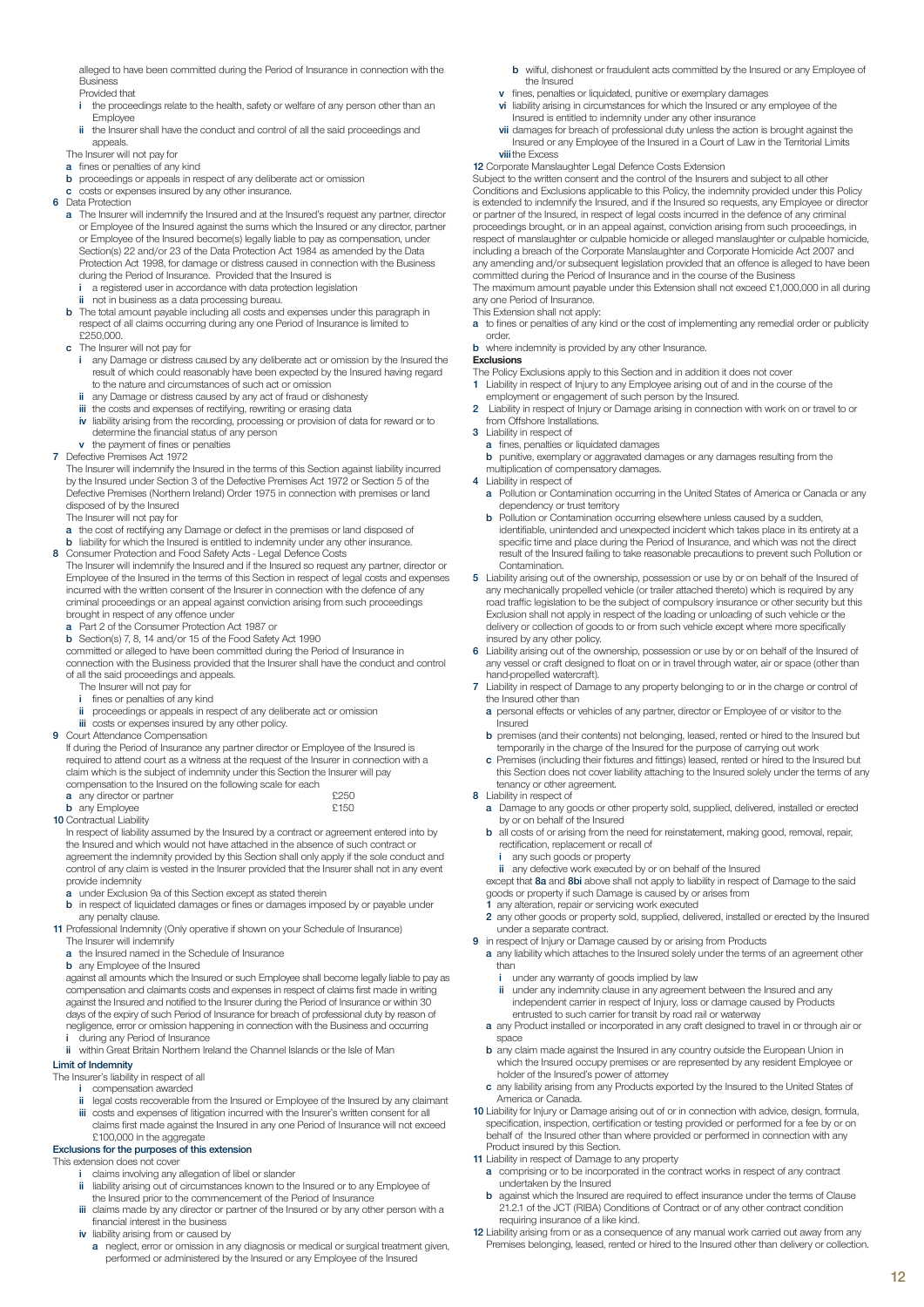**13** Liability arising out of the re-homing of animals.

**14** Liability in respect of bodily injury, property damage or medical expenses arising out of, resulting from, caused by, contributed to, or in any way related to any incident of any kind caused by any animal requiring registration under the Dangerous Dogs Act 1994 or the Dangerous Wild Animals Act 1976 or similar legislation or as amended. Unless stated to the contrary on the Schedule of Insurance.

**15** the Excess.

16 Liability directly or indirectly occasioned by, happening through, arising out of, resulting from or in connection with an act of Terrorism. These Sections also exclude legal liability directly or indirectly occasioned by, happening through, in consequence of, arising out of, resulting from or in connection with any action taken in controlling, preventing, suppressing or in any way relating to any act of Terrorism.

#### **Conditions**

- Policy Conditions 1-8, 10, 11, 21 and 22 apply to this Section and in addition the following: **1** Alteration
- If at any time anything shall occur or be done which materially affects the risk insured the Insured shall give immediate notice in writing to the Insurer.
- **2** Discharge of Liability

The Insurer may pay to the Insured in the event of any one claim or series of claims arising out of one occurrence the specified Limit of Indemnity in respect thereof (after deducting there from any sums already paid) or any lesser amount for which the claim(s) can be settled and thereafter be under no further liability in respect of such claim or series of claims arising out of one occurrence except for the amount of any costs and expenses incurred prior to the date of the payment.

**3** Other Insurances

The Insurer will not indemnify the Insured in respect of liability which is insured by or would but for the existence of this Section be insured by any other policy or section except in respect of any excess beyond the amount payable under such other policy or section had this Section not been effected.

### **Section 9 - Care Custody and Control of Animals**

#### **Definitions**

**Animal -** Any dog(s), cat(s), rabbit(s), small mammal(s) or other animal(s)(as previously agreed by the Insurers) in writing, that are in Your care, custody and control or are otherwise your responsibility in the normal course of your business or club activity as stated on your Schedule of Insurance.

**Business -** Business or activity as described in the Schedule of Insurance.

**Clinical signs -** Changes in the animal's normal healthy state, or its bodily functions or behaviour.

**Excess -** First part of each and every claim, for which the Insured is responsible, specified in Your Schedule of Insurance.

**Grooming -** Shampooing, cutting, clipping, stripping, drying an animal's fur, nail trimming, ear cleaning.

**Illness -** Any changes to an animal's normal healthy state, sickness, disease, mental or emotional disorders.

**Insured -** the business or individual insured named and shown in the Schedule of Insurance and may be also referred to as You and Your.

**Insurer -** Allianz Insurance plc (Animal Health Division)

**Market value -** The price normally paid for an animal of the same age, breed, sex, pedigree and breeding ability.

**Period of Insurance -** period from the effective date to the renewal date as shown in Your Schedule of Insurance

**Policy -** document as described in the Introduction.

**Premises -** address(s) as stated in the Schedule of Insurance.

**Schedule of Insurance -** part of this Policy that details information forming the basis of the contract including any special conditions or exclusions or Excess payable which may be contract including any special conditions or exclusions or Excess payable which may be applicable to the Sections of this Policy which are operative.

**Section/Sections -** parts of this Section that detail the insurance cover provided by this Policy. **Scheme Administrator -** Brooks Braithwaite (Sussex) Ltd, 4 Bridge Road Business Park, Bridge Road, Haywards Heath, West Sussex, RH16 1TX Telephone **0845 0710543 Sum Insured -** maximum amount the Insurer will pay for each incident insured under any Section

**Treatment -** Any examination, consultation, advice, tests, X-rays, medication, surgery, nursing and care provided by a Veterinary practice or if instructed by a Vet, consultation and advice by a member of one of the following associations.

- Association of Chartered Physiotherapists in Animal Therapy
- 

• McTimoney Chiropractic Association • National Association of Animal Therapists

**Vehicle -** any vehicle owned or operated by the Insured and used by the business or activity as set out on the Schedule of Insurance.

**Vet -** Registered Veterinary Surgeon qualified as MRCVS **Veterinary fees -** The fees that Vets in general or referral practices normally charge.

**Sections**<br>Section A

- **Section A** Veterinary Fees<br>**Section B** Death benefit Death benefit
- **Section C** Loss by Theft, Straying or Deliberate Release
- 
- **Section D** Loss of Boarding Fees **Section E** Reimbursement of Advertising and Reward expenses
- **Section F** Animals in Transit<br>**Section G** Custodial Respons
- **Custodial Responsibility**

# **Additional policy conditions which apply to the whole of this section 9 1** The animal(s) covered under this section 9 must be:

- 
- **a** being handled in the normal course of the business or activity as the named insured/activity stated in the Schedule of Insurance
- **b** be in the care custody and control of the Boarding or Quarantine Establishment's under the terms of Your Standard Boarding Contract **2** The Insured must take proper care of the animal whilst it is in their care and comply with
- the requirements of the Animal Welfare Act 2006 (or as amended) or any similar legislation.
- **3** The Insured must check the animal and only accept it for boarding, quarantine, grooming, training, hydrotherapy or any other treatment or activity if it is in good health.
- **4** If the Insured boards an animal for quarantine, the Insured must arrange for examination of the animal by a Vet within 48 hours of the time the Insured receives the Animal.
- **5** If Insurers or the Scheme Administrator needs information about the Animal from a Vet and the Vet charges, You or the Animal owner must pay the charge.
- **6** If the Insured requests to have the Vet's fees paid directly to the Vet who is about to treat the animal or who has treated the animal and the Vet asks for information about Your insurance coverage which relates to the claim, the Scheme Administrator will tell the Vet: • if the policy is currently in force.
	- what the insurance covers.
	- how Insurers calculate their payment
- **7** If the total number of animals boarded at a commercial boarding kennels or cattery increases from the number shown on Your Schedule of Insurance, the Insured must tell the Scheme Administrator immediately. If the Insured does not tell the Scheme Administrator, Insurers may only pay a percentage of any claims for Vet's fees.
- **8** The Insured must arrange for a Vet to examine and treat the Animal as soon as possible after it has shown Clinical Signs of an injury or an Illness. The Scheme Administrator may direct You to a particular Vet.
- **9** If when a claim is made under this policy there is any other insurance policy in force under which the claim may be recoverable, it is deemed that the other policy is more specific and that this policy will only pay the difference in the excesses up to the limit of the benefit stated in the Schedule of Insurance under this policy.
- **10** Where the Insured takes benefit of the Member to Member extension in Section 8 of this policy, any payment under this section will not be any admission of liability by Insurers nor prejudice any action brought under Section 8 of this policy.
- **11** Any payments are limited to the maximum amount stated on the Schedule of Insurance less any Excess.

## **Additional policy exclusions which apply to the whole of this section 9**

- **1** Any animal less than 8 weeks old.
- **2** Any animal which has been boarded at a commercial animal boarding establishment for
- more than 31 days or for more than 6 months at an animal quarantine establishment.<br>**3** Any benefit under the whole of Section 9 for animals in statutory quarantine unless stated otherwise on your Schedule of Insurance.
- **4** Strays, rescued Animals, any Animal owned by or the responsibility of a Local Authority, charity, any public body or any guard or security business unless stated on Your Schedule of Insurance.
- **5** Any Animal which the Insured owns or for which the Insured is responsible for any reason not connected with the Insured's normal Business activities.
- **6** Any dogs used for guarding, racing or any commercial purpose unless stated on Your Schedule of Insurance.
- **7** Any loss caused if the Insured breaks the United Kingdom or European Union laws or regulations, including those relating to animal health and importation
- **8** Any sums of money expended by way of the animal being confiscated or destroyed by government or public authorities, or under the terms of the Animals Act 1971(or as
- amended) because it was worrying livestock. **9** Any sums of money expended because the Department for Environment, Food and Rural Affairs (DEFRA), or similar Government or Local Government body, have put restrictions on any Animal that the Insured is boarding.
- **10** Any sums of money expended resulting from any Illness set out in the following list unless the animal is currently vaccinated against it and such vaccination is up to date.<br>Dogs: distemper, hepatitis, leptospirosis and parvovirus. distemper, hepatitis, leptospirosis and parvovirus. feline infectious enteritis and cat flu.
	-
- Rabbits: myxomatosis and viral haemorrhagic disease. **11** Any dog that must be registered under the Dangerous Dogs Act 1991 and the Dangerous Dogs (amendment) Act 1997(or as amended).
- **12** Legal expenses, fines and penalties connected with or resulting from a Criminal Court Case or Act of Parliament.
- **13** Indemnity if the death, injury or Illness results from You using any medicine not previously prescribed by a Vet.
- **14** Any death, injury or Illness which is deliberately caused by the Insured, the Insured's Employees' or family.
- **15** Any death, injury or Illness caused by more than one animal (not from the same family) sharing a kennel or free running exercise area.

### **Section A – Veterinary Fees**

#### **Cover**

The Insurer will pay the Insured for the cost of any Veterinary Fees for treatment incurred for an Illness or injury to an animal(s) that first:

- occurred or showed Clinical Signs whilst the Animal(s) were boarded with the Insured under the terms of the Insured's Standard Boarding Contract or otherwise in the Insured's care custody and control, in connection with the Business or other activity as stated on the Schedule of Insurance and occurring during the Period of Insurance.
- showed Clinical Signs within 72 hours of leaving Your care except in the case of 'kennel cough' where Insurers may at Their absolute discretion extend this period.
- **Additional policy exclusions which apply to Section A**
- **1** Any payment exceeding the maximum benefit as stated on the Schedule of Insurance for each animal.
- **2** The cost of any treatment for:
	- **i** an injury that happened or an Illness that first showed Clinical Signs before the start of boarding or quarantine or
	- **ii** an injury or Illness that is the same as , or has the same diagnosis or Clinical Signs as an injury, Illness or Clinical Sign the animal had before the start of boarding or quarantine
	- **iii** an injury or Illness that is caused by, relates to or results from an injury, Illness or Clinical Sign the animal had before the start of boarding or before a Vets first examination for quarantine no matter where the injury, Illness or Clinical Signs are noticed or happen in, or on the animals body.
- **3** The cost of any treatment continuing for 30 days after the initial incident.
- **4** The cost of any treatment a Vet normally recommends in order to prevent injury or Illness. **5** The cost of treating any injury or Illness deliberately caused by the Insured, the Insured's
- employees, family or anyone living with the Insured.
- **6** The cost of having the animal put to sleep (unless recommended and carried out by the attending Vet in order to alleviate pain and suffering), cremated, buried or otherwise disposed of.
- **7** Extra costs for non essential hospitalisation and/or house calls and/or treating the Animal outside usual surgery hours, unless the Vet believes an emergency consultation or treatment was necessary.
- **8** The cost of general health improvers, prescription diet food (other than for a 7 day period for a specific illness after which such diets will be considered as preventative treatment), killing and controlling fleas and any treatment in connection with pregnancy or giving birth.
- The cost of any treatment, including cosmetic dentistry, that is carried out and that is not directly related to an injury or Illness.
- **10** The cost of vaccinations, spaying and castration.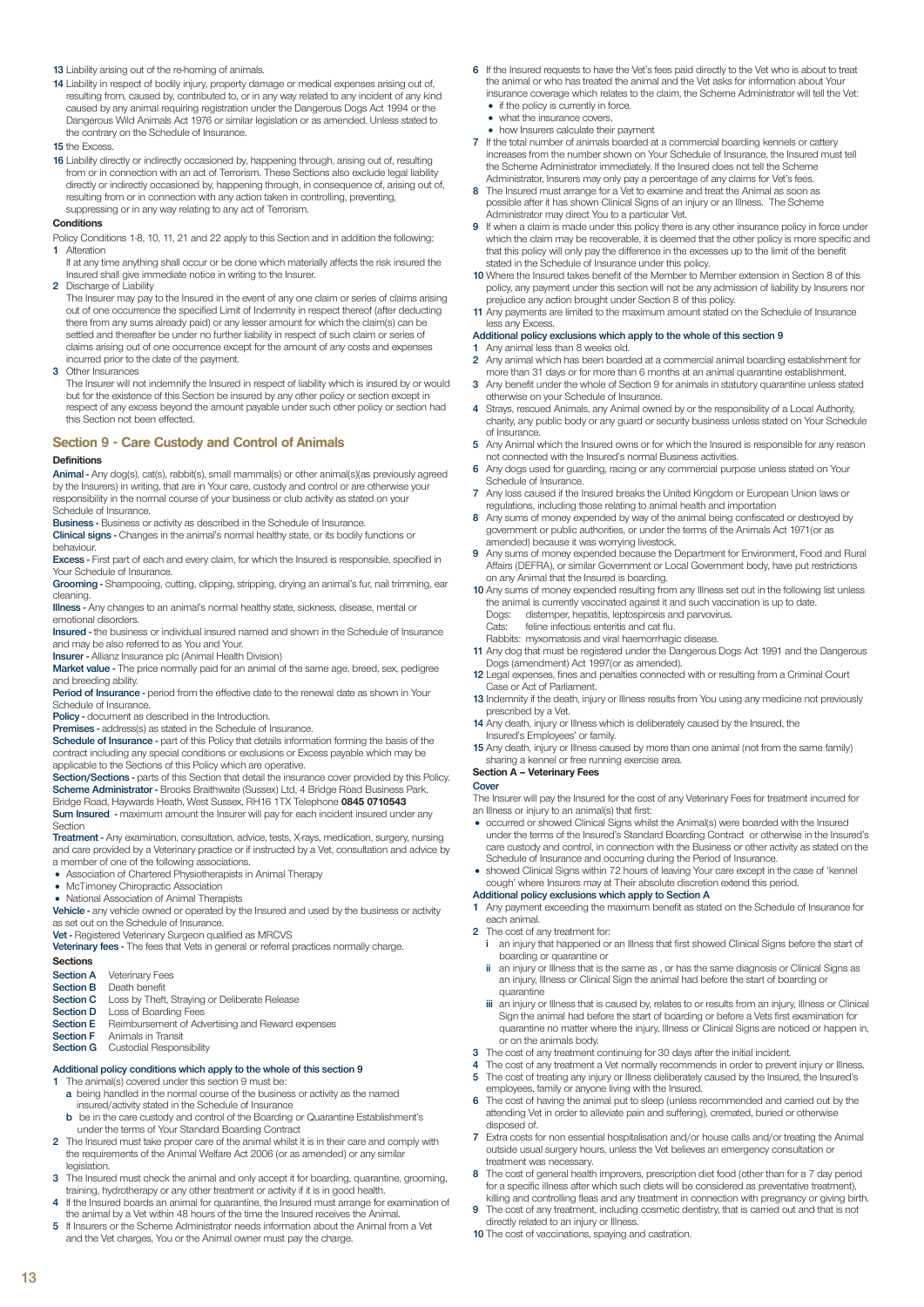- **11** The cost of dental treatment unless recommended and carried out by the attending Vet in order to alleviate pain and suffering.
- **12** The cost of any treatment if a claim has not been submitted within 31 days of the animal receiving treatment.
- **13** Any costs relating to training, behavioural, aggression, viciousness and sexual or hormonal problems unless directly resulting from an accident or illness cover under this insurance. **14** Any costs for the administration of unlicensed veterinary products.
- **15** Any costs relating to the supply of special diets, housing or bedding needed for treatment or general well being of any pet.

#### **Section B - Death benefit following Injury, Illness or a defined event as set out in Section 1 of this policy**

#### **Cover**

The Insurer will pay the owner of the animal upon receipt of their written request, a death benefit no greater than the amount stated on the Schedule of Insurance, which in turn is restricted to the Basis of Settlement clause and the costs associated with an animal dying or having to be put to sleep by a Vet as a result of an injury or Illness that happened or first showed Clinical Signs whilst in the care custody and control of the Insured in the course of their Business or other activity as defined on the Schedule of Insurance.

#### **Basis of Settlement**

Insurers will restrict payment to the owner of the animal only up to the maximum death benefit per animal stated in the Schedule of Insurance **or:-**

- **1** the purchase price of an animal up to 5 years old or
- **2** the market value of an animal aged 6 years or more or
- **3** the market value of the animal where there is no purchase receipt or formal proof of the amount paid,

#### **Whichever is the lesser amount and**

- **4** the cost of euthanasia if the animal is put to sleep or **5** any amount a Vet has expended by way of putting the **5** any amount a Vet has expended by way of putting the animal to sleep as a result of an injury that cannot be treated or an incurable Illness and the Vet believing it being inhumane to keep the animal alive because of suffering
- It is noted that Items 4 and 5 above may be claimed by either the Insured or the

### owner of the animal, but not both.

### **Additional policy exclusions which apply to Section B**

- 
- **1** Any indemnity if the death results from injury or Illness that **a** first showed Clinical Signs, the same diagnosis of an injury or Illness before the Animal came into the Insured's care, custody or control or
	- **b** is the same as, or has the same diagnosis or Clinical Signs of an injury, Illness or Clinical Sign the animal had before the Animal came into the Insured's care custody and control or
	- **c** is caused by, relates to or results from an injury, Illness or Clinical Sign the Animal had before the Animal came into the Insured's care custody and control or before a Vet's first examination for quarantine, no matter where the injury, Illness, or Clinical Signs are noticed or happen in or on the Animal's body
- **2** The cost of cremation, burial or disposal
- **3** Any sum of money that the Insured may have made to or arranged to pay to the animal's owner.

#### **Section C – Loss by Theft, Straying or Deliberate Release**

### **Cover**

The Insurer will pay the Insured for associated costs up to the limit shown on the Schedule of Insurance.

- **a** if an animal is stolen, strays or goes missing or
- **b** if extenuating circumstances require the deliberate release of the animals due to an event defined under Section 1 of this policy to save them from potential death or injury following which the animal (s) are not recovered, Insurers will pay
	- the purchase price of an animal up to 5 years old, or
	- the market value of an animal aged 6 years or more
	- if there is no purchase receipt or formal proof of the amount paid for an animal Insurers will pay the market value,

## Whichever is the lesser amount.

- **Additional policy condition that applies to Section C** If the animal is found or returns, the Insured must repay to Insurers the full amount that Insurers have paid to the Insured.
- As soon as the Insured discovers the animal is missing, the Insured must tell
- **a** the police and ask for the crime reference number or written confirmation of their report **b** all the Vets within a reasonable distance of the area where the animal was last seen

#### **Additional policy exclusion which applies to Section C**

**1** Any recompense and/or indemnity if the Insured has freely parted with the animal, even if tricked into doing so

#### **Section D - Loss of Boarding fees**

Only Applicable to Animal Commercial Boarding Establishments

### **Cover**

The Insurer will pay the Insured the difference between the Insured's published boarding or quarantine fees and the amount the Insured decides to charge the client from the first date of boarding or quarantine to the date of the death, theft or loss of the Animal up to an amount no greater than the maximum benefit stated on the Schedule of Insurance.

### **Additional policy exclusions which apply to Section D**

- **1** Any indemnity if the death results from **i** an injury that happened or an Illnes **i** an injury that happened or an Illness that first showed Clinical Signs before the start of boarding or quarantine
- **ii** an injury or Illness that is the same as, or has the same diagnosis or Clinical Signs as an injury, Illness or Clinical Sign the animal had before the start of boarding or quarantine
- **iii** an injury or Illness that is caused by, relates to or results from an injury, Illness or Clinical Sign the Animal had before the start of boarding or before a Vet's first examination for quarantine
- no matter where the injury, Illness or Clinical Signs are noticed or happen in or on the Animal's body.

### **Section E - Advertising and reward**

### **Cover**

The Insurer will pay the Insured up to the limit shown on the Schedule of Insurance. **i** the cost of advertising if the animal is stolen or goes missing during the Period of Insurance and whilst in the Insured's care, custody and control in the normal course of the Insured's Business or other activity as defined on the Schedule of Insurance.

the reward that the Insured has offered and paid for recovery of the animal if it is stolen or goes missing during the Period of Insurance and whilst in the Insured's care, custody and control in the normal course of the Insured's business or other activity as defined in the Schedule of Insurance.

### **Additional policy exclusions which apply to Section E**

- **1** Any reward that is not agreed in writing by The Scheme Administrator before advertisements are placed.
- **2** Any reward not supported by a signed receipt giving the full name and address of the person who found the animal unless other wise agreed by the Scheme Administrator.
- **3** Any reward paid to
	- **a** the owner of the animal
	- **b** a person employed by the Insured **c** an ex employee of the Insured
	- **d** a member of the Insured's Family
	- **e** someone who lives with the Insured.

### **Section F - Animals in transit**

#### **Additional Policy definition which applies to Section F**

**Territorial Limits -** Great Britain, Northern Ireland, the Isle of Man or the Channel Islands, including ferry crossings between these territories.

#### **Cover**

The Insurer will pay the Insured for costs up to the maximum benefit stated in the Schedule of Insurance and as set out under Sections A to E above whilst the animal is in transit for any reason associated with the Business or activity detailed in the Schedule of Insurance by any means of non professional road transit within the Territorial Limits, including coverage **a** whilst loading and unloading Animals

**b** for accompanying accoutrements up to a further £500.00 on production of the relevant purchase invoice

#### **Additional Policy conditions which applies to Section F**

#### **1** Vehicle Protections

- 
- Whenever Property Insured is left in unattended Vehicles, the Insured must ensure that **a** all security locks, alarms and other security devices are maintained in an efficient working condition
- **b** all reasonable measures are taken to ensure that property/Animals insured are kept in secure conditions in any unattended Vehicle **Section G - Custodial Responsibility**

### **Cover**

The Insurer will pay the Insured up to the limit stated in the Schedule of Insurance in respect of costs and expenses incurred in defending or settling any claim for negligence made against the Insured by any person utilising the services supplied by the Insured under the normal contract or conditions of business of the Insured as stated on the Schedule of Insurance. And, pay (up to the limit stated in the Schedule of Insurance):

- **i** Any compensation or award made by a court (or agreed between the Claimant and the Scheme Administrators) in settlement of the Claimant's claim.
- 

# **ii** The Claimants costs and expenses in bringing the claim. **Additional Conditions applicable to this Section G.**

The Insured must:

- **1** Not admit responsibility or agree to pay any monies or enter any negotiations with the
- Claimant or any person representing the Claimant regarding the incident. **2** Immediately notify and send to the Scheme Administrator any letter, writ, summons or particulars of claim
- **3** Not reply to any correspondence from the Claimant or the Claimants representatives without the prior written consent of the Scheme Administrators.
- **4** Supply the Insurers via the Scheme Administrators with all information that they may reasonably request in relation to the incident.
- **5** Allow the Insurers or the Scheme Administrators to take charge of the claim and to prosecute it on the Insured's behalf for the Insurers' benefit.

#### **Additional Policy Exclusions applicable to this Section G.**

- **1** Any claim that is payable under another Section of this Policy or is recoverable under any other insurance.
- 2 Any fines penalties or exemplary damages<br>**3** Any expenditure that the Insured incurs that
- **3** Any expenditure that the Insured incurs that has not been previously agreed in writing by the Scheme Administrator.
- **4** An excess of £250 each and every claim.<br>**5** Any claim for any incident that occurred b
- **5** Any claim for any incident that occurred before this Insurance was taken out.
- **6** Any claim that has not been notified to the Scheme Administrator during the Policy Period in which it occurred,